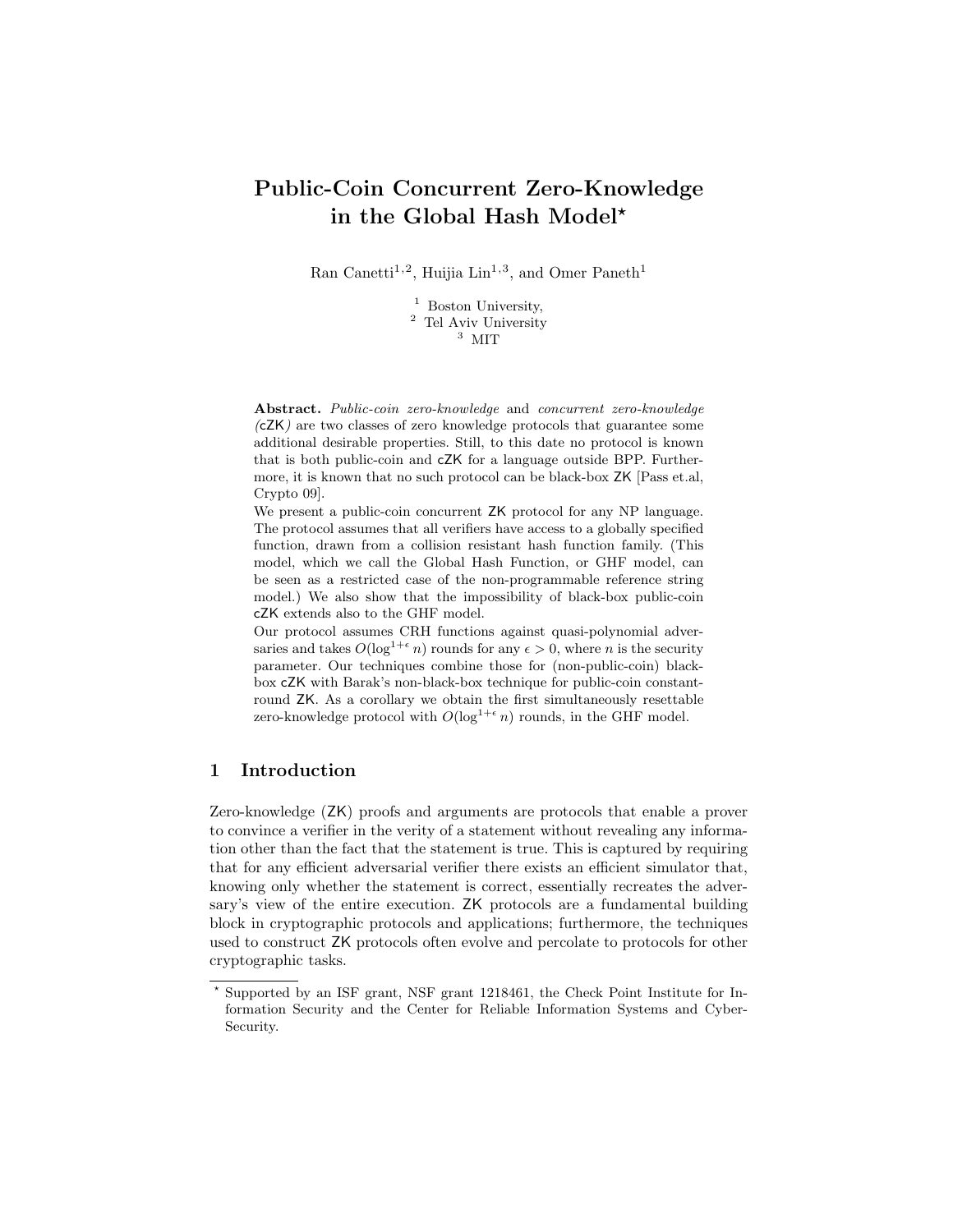The first ZK protocols by [16, 15] and others have a very simple form, where the verifier's messages consist only of random strings with no additional structure. In the end of the protocol the verifier evaluates a deterministic predicate of the communication. The simplicity of this *public-coin*, or *Arthur-Merlin* structure is indeed attractive in of itself; in addition it has been shown over the years to have many other advantages, such as public verifiability, amenability to delegation, and better resilience to leakage [12, 4]. (In fact, we make use of some of these advantages in this work.)

However, it also soon became clear that obtaining stronger efficiency and security properties for ZK protocol while preserving the simple public-coin structure is challenging. One such parameter is the number of rounds: The basic protocols of [16, 15] take take super-logarithmic number of rounds — essentially, via sequential repetition of a basic building block that gives soundness error of one half. The first protocols that obtain a constant number of rounds have the verifier commit to its randomness ahead of time, thus losing the PC property [13]. Furthermore, [14] show that no constant rounds public-coin ZK protocol with negligible error probability can be proven secure via black-box simulation. A protocol public-coin ZK protocol with constant number of rounds came only years later and uses a completely new proof technique, which indeed involved non-black-box simulation [1].

Another security property that appears to stand at odds with public-coin ZK is parallel and concurrent ZK (cZK). Here we want the protocol to remain ZK even when the prover participates in many independent sessions for proving the same statement, and these sessions are scheduled in an adversarially controlled concurrent way. Also here known protocols are not public-coin ZK [23, 17, 22], and for a similar reason: an essential ingredient in these protocols is having the verifier commit to its randomness ahead of time. Furthermore, also here we know that no PC protocol can be proven to be concurrent (or even parallel) ZK via black-box simulation [21]. However, here we do not currently know of any way to get around this black-box impossibility result. In particular, the technique of [1] fails, at least in of itself. We are thus left with the question:

#### Do there exist public-coin concurrent zero-knowledge protocols?

A first indication that the answer might be positive was given by Pass, Rosen and Tseng [20], who construct a public-coin *parallel* **ZK** protocol. That is, their protocol (which is a relatively simple adapration of the [1] protocol) remains ZK even under parallel composition. However, their security analysis falls apart in the general concurrent setting.

We provide a positive answer to this question in the general concurrent setting, albeit with a caveat: We consider a setting where all verifiers have access to a single hash function  $h$ . In that setting, we design a public-coin protocol and show that this protocol is cZK, unless it is possible to efficiently find collisions in  $h$ . That is, we show how to efficiently construct a simulator, given an adversary, and then provide an explicit efficient reduction that turns an adversary that breaks the cZK property of the protocol w.r.t. the constructed simulator into an algorithm that finds collisions in  $h$ . We call this model the global hash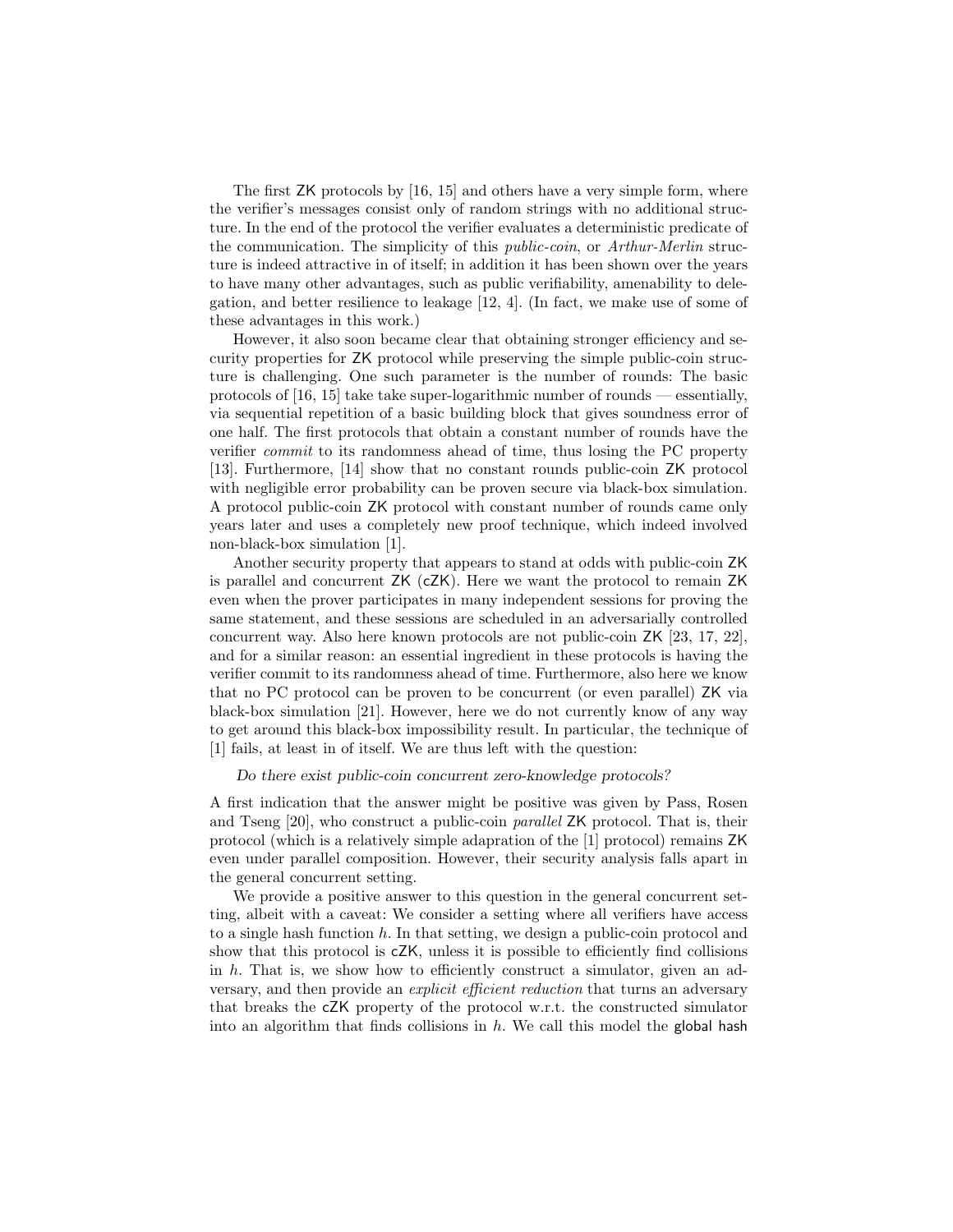function (GHF) model. See further discussion on the GHF model at the end of the Introduction. That is, we show:

Theorem (informal): Assuming existence of collision resistant hash function families against quasipolynomial adversaries, there exist public-coin cZK protocols in the GHF model. In contrast, there exist no black-box public-coin cZK protocols in the GHF model.

Round complexity. We present two public-coin cZK protocols. The first one has a polynomial number of rounds. The second one, which is considerably more involved, takes only  $O(\log^{1+\epsilon} n)$  rounds for any  $\epsilon > 0$ , where n is the security parameter. This almost matches the best known round complexity for cZK, regardless of the public-coin property [22]. Recall that for black-box simulation this is the best possible [7]

Simultaneously resettable ZK in logarithmic rounds. A question that is very related to public-coin cZK is the question of simultaneously resettable ZK. Such ZK protocols remain secure even if a cheating party (playing the role of either the prover or the verifier) has the ability to repeatedly reset the honest party to its initial state and random tape, and interact with it several times. The only known simultaneously resettable ZK protocol [10] in the plain model has polynomial number of rounds. (In the bare public key model, a protocol with constant number of rounds is known [9].)

As a corollary of our main result we get a new simultaneously resettable ZK protocol in the GHF model with only logarithmic number of rounds. The simultaneously resettable ZK protocol is obtained from our public-coin cZK protocol by applying two generic transformations: first we apply the transformation of [21] to go from a public-coin cZK to a resettably-sound cZK protocol that is also sound against resetting provers. Then we can apply the transformation of [10] to get simultaneously resettable ZK. Both transformations do not increase the round complexity of the protocol.

Our techniques. In a nutshell, our protocols use the multiple-opportunity-slots simulation technique of the cZK protocols of [23, 17, 22] (which are inherently not public-coin) to make the public-coin protocol of [1] fully concurrent. In particular, in the context of the non-black-box simulator of [1], we generalize the concept of rewinding to re-running of certain portions of the simulation of the adversary's code.

The global hash function is used in the universal argument (UA) portion of the protocol of [1], allowing all instances of the UA in all concurrent sessions to the use the same hash function. This allows our simulator to amortize the work spent on preparing the universal arguments across multiple concurrent sessions.

On the global hash function model. We design and analyze our protocols in the global hash function (GHF) model, where all parties have access to a public hash function  $h$ , and the security of the protocol is argued by way of an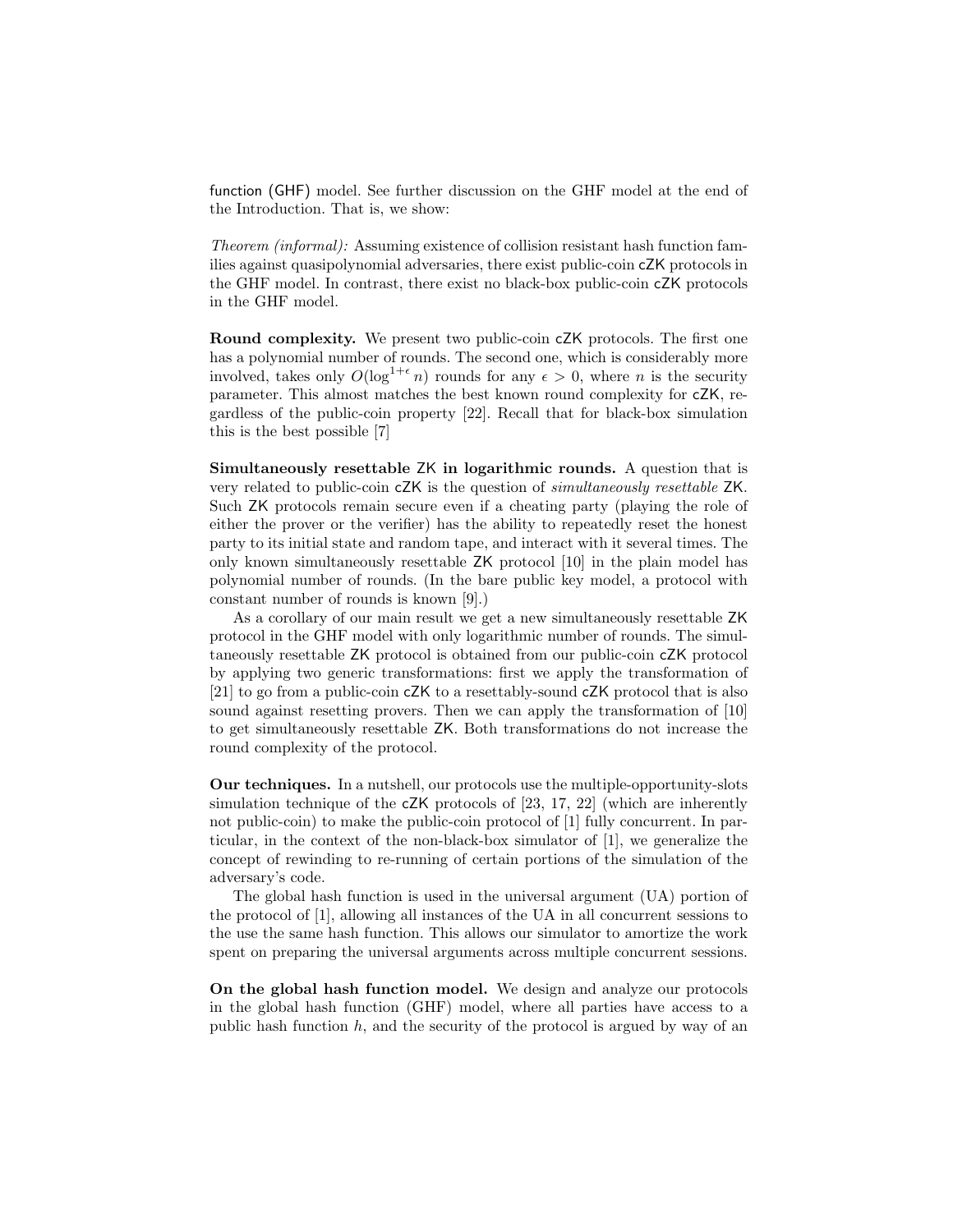efficient and explicit reduction from an adversary that breaks the security of the protocol to an adversary that finds collisions in h. Results in this model can be interpreted in several alternative ways. One interpretation, in the spirit of [24], is that the protocol indeed uses a single and fixed hash function  $h$  (say, SHA2) and the security (in our case, cZK) property "in practice" is based on the inability of Mankind to find explicit collisions in  $h$  — although such collisions exist in principle and can be found "in polynomial time". Note that this interpretation makes sense both when security is formalized in an asymptotic way and in terms of concrete, non-asymptotic security guarantees.

Another interpretation of results in this model is that they guarantee security against uniform-complexity polytime adversaries, as long as the (single) global hash function used by the protocol is collision resistant in an asymptotic way against such adversaries. We note however that this interpretation is relatively weak. In particular, it is not clear how to translate it into concrete, non-asymptotic security guarantees.

Yet another interpretation of results in this model is that they guarantee security in the "global reference string model", where the reference string is randomly chosen and consists of the description of a hash function h drawn from a collision resistant hash function family. Here the zero-knowledge simulator has to work with a given h rather than making up its own one. In fact, the simulation should succeed even when the function  $h$  is chosen adversarially.

The GHF model for zero knowledge protocols should be contrasted with the common reference string (CRS) model used elsewhere in cryptography (e.g. for non-interactive and universally composable zero knowledge [5, 6]). Indeed, the models are quite different: In the CRS model the public reference string is chosen as part of the protocol execution, and a distinguisher between a real execution and an ideal has no a-priori information on that string. In particular, the CRS model provides no guarantees whatsoever when the reference string is chosen adversarially, or even when the adversary is allowed to see trapdoor information related to the reference string.

Furthermore, the impossibility of public-coin black-box cZK protocols extends to the GHF model, whereas in the CRS model such protocols are known to exist (in fact, any NIZK protocol is such).

Organization. This extended abstract contains only high level descriptions of our results as well as our protocols and it's proof. Detailed definitions, constructions and analysis are given in the full version of this paper [8].

## 2 Overview of Our Public-Coin **cZK** Protocol

In the black-box simulation world, there has been a rich set of constructions [23, 17, 22] of fully concurrent ZK protocols; however, these constructions are not public-coin. In fact, as shown in [21], this is inherent: only languages in BPP have public-coin black-box parallel ZK protocols (that is, protocols that remain ZK under parallel composition). In contrast, in the non-black-box simulation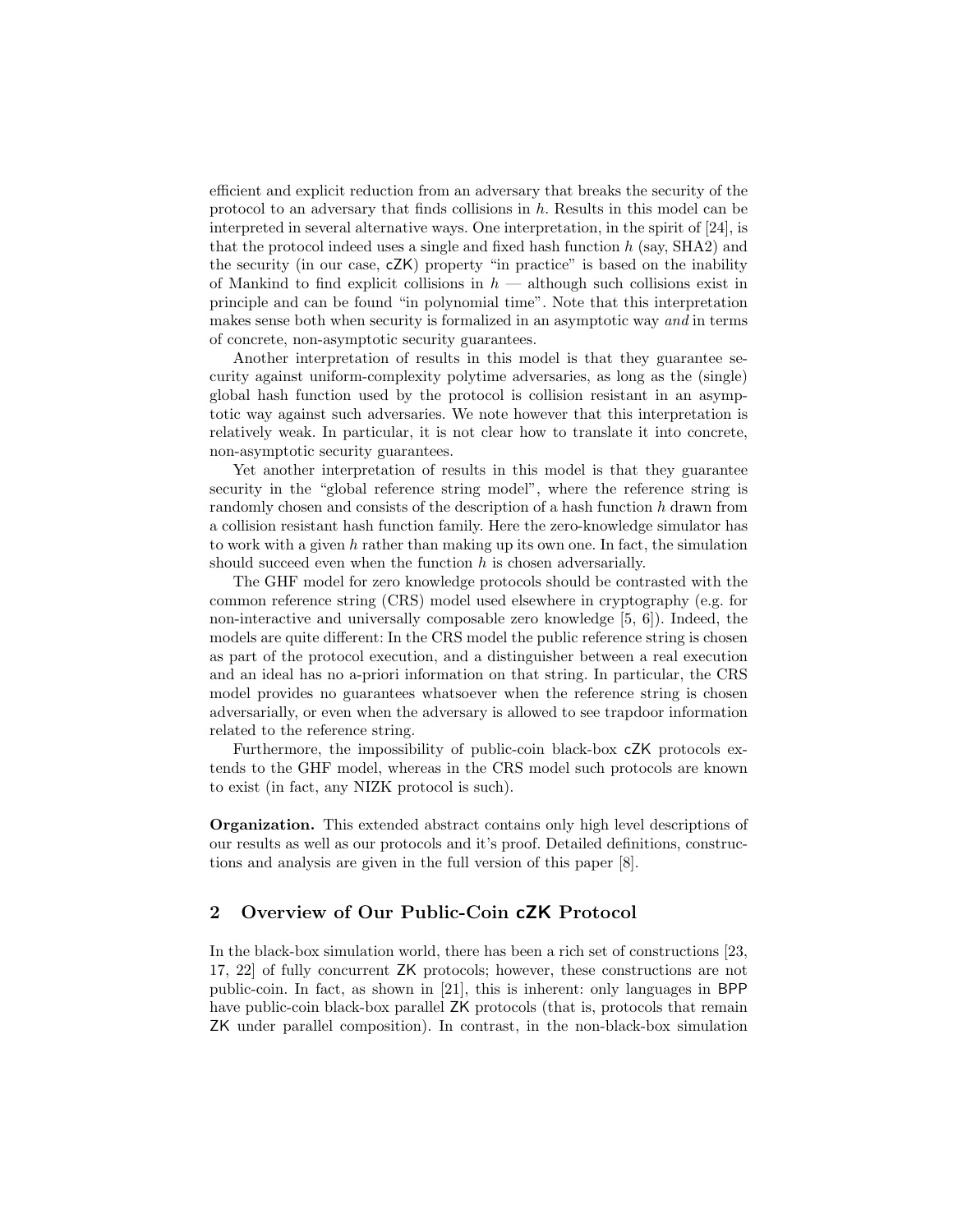world, known constructions [1, 20] are indeed public-coin; however, they are only ZK under composition with restricted concurrency (e.g., bounded concurrent composition, and parallel composition). Our construction can be viewed as "upgrading" the existing non-black-box simulation techniques to be fully concurrent, using the recursive the rewinding strategies from black-box  $cZK$  while remaining public-coin. We first a give quick overview of the current techniques and their limitations. Next, we present high-level ideas behind our construction.

#### 2.1 Current Techniques

#### Public-coin ZK Protocols

Barak's Protocol. We briefly recall the idea behind Barak's protocol. Roughly speaking, for language L and common input  $x \in \{0,1\}^n$ , the prover P and verifier V proceed in three stages.

- Stage 1: V starts by sending P a function h chosen randomly from a family of collision-resistant hash functions.
- Stage 2: P sends a commitment  $c \in \{0,1\}^n$  to 0; V follows by sending a uniformly random "challenge"  $r \leftarrow \{0,1\}^n$ ; we informally refer to the pair of messages  $(c, r)$  as a *slot*, for reasons that will become clear later.
- Stage 3: P proves that either  $x \in L$  or c is a commitment to a hash of a program  $\Pi$  such that  $\Pi(c) = r$ .

The proof of Stage 3 proceeds via a public-coin witness indistinguishable universal argument (UA) [2]. This is the crux of the protocol, and where all the Difficulties lie. A UA system has the crucial property that the verification time and communication complexity are independent of the length of the witness. Still, the prover's complexity grows with the length of the witness.

Soundness follows from the fact that even if a malicious prover  $P$  tries to commit to some program  $\Pi$  (instead of committing to 0), with high probability, the V's challenge r will be different from  $\Pi(c)$ . To prove ZK, consider the nonblack-box simulator that sets c to be a commitment to the hash of the code of the malicious verifier  $V^*$ ; note that by definition it holds that  $\Pi(c) = V^*(c) = r$ , and the simulator can use  $\Pi$  as a "fake" witness in the final proof.

BOUNDED CONCURRENCY. Barak's protocol can be extended to a bounded concurrent ZK protocol by slightly changing the UA statement proven in State 3, and allowing  $\Pi$  to receive, other than c, some additional auxiliary input. Soundness holds as long as the length of the auxiliary input is significantly shorter than |r|. Now, the simulator can complete the UA by proving that  $V^*$  on input c, and having received all messages from other sessions before generating its second message, outputs r. As long as the total number of concurrent sessions is bounded,  $r$  can be chosen to be longer than the total length of messages  $V^*$ might receive inside any slot. Therefore, the simulation goes through. However, this approach is inherently limited to the bounded concurrency setting. In the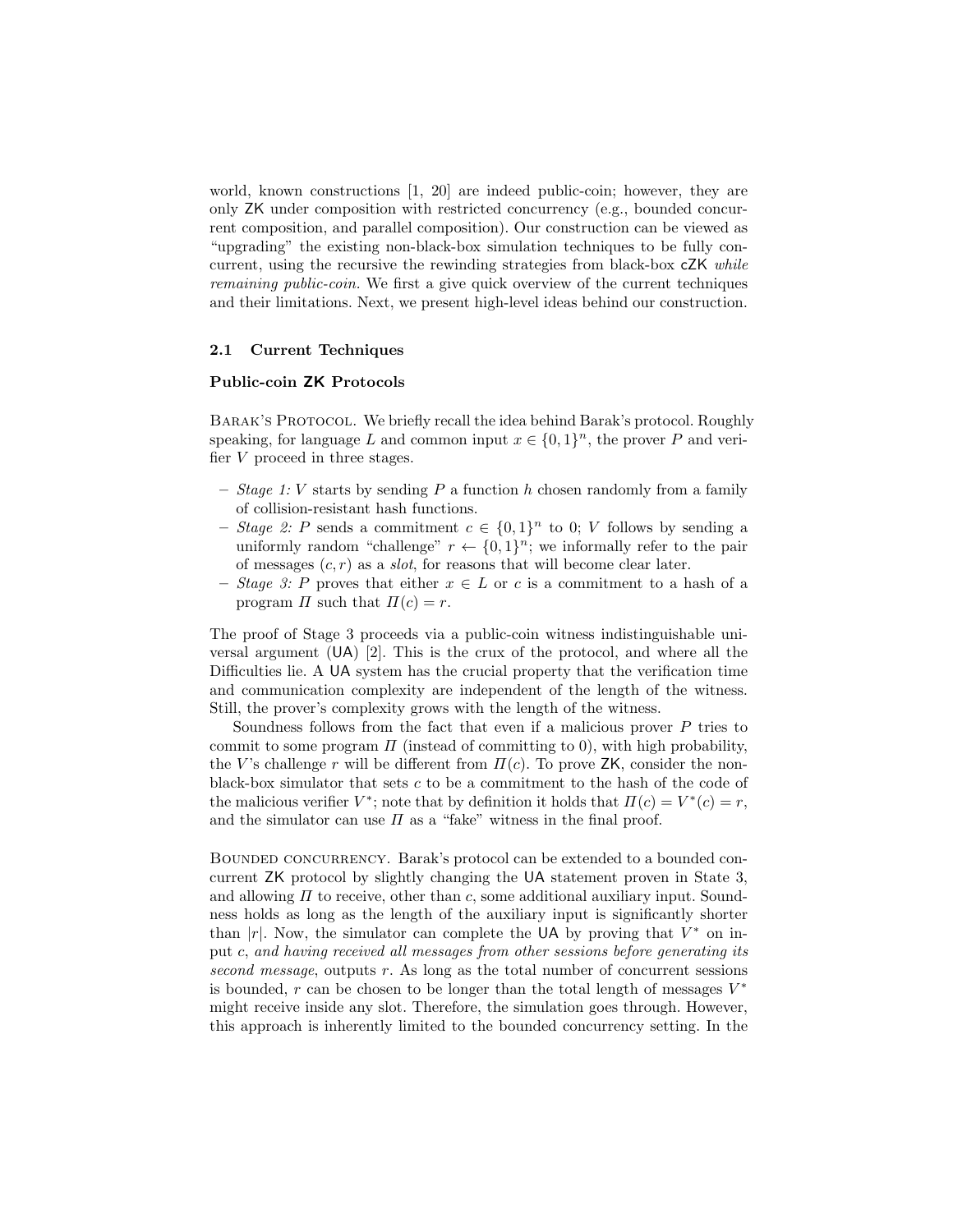unbounded concurrent setting, there is no a priori bound on the length of the messages that  $V^*$  receives. However, the protocol cannot allow the committed program  $\Pi$  to receive an arbitrarily long input, as otherwise soundness falls apart.

COMMITTING TO THE SIMULATOR'S CODE. One potential approach to circumvent the above limitation is having the simulator  $\mathcal S$  commit to the code of *itself* (i.e.,  $S$ ) instead of commiting to the code of  $V^*$ . The intuition behind this idea is that, although in the unbounded concurrent setting the length of the messages that  $V^*$  receives is unbounded, these messages are generated by the simulator  $S$ , and thus can be shortly represented by the code of  $S$ . Therefore, if the simulator S commits to a machine  $\Pi$  that emulates its own execution until the message r is simulated, it can again prove in the UA argument that  $\Pi() = r$ , since all the messages  $V^*$  receives will be generated by  $\Pi$  in emulation of S. (Note that here we treat the simulator code as already including the code of  $V^*$  in some form.) Indeed, this idea is the main enabler in the public-coin parallel ZK protocol of Pass, Rosen and Tseng [20].

However, when moving to the concurrent setting, this technique runs into the problem that the running time of  $S$  grows exponentially with the number of "nested concurrent sessions". This problem is similar to the problem encountered by black-box simulation in the general, non-public-coin settings. In particular, this blow-up in simulation running time is demonstrated by the example of Dwork et. al [11]. To see the problem, consider a concurrent verifier  $\mathcal{V}^*$  that starts two nested sessions, where session 1 is completely "enclosed" in the slot of session 2. In session 1, the simulator commits to a program  $\Pi_1$  that emulates S until the challenge message in the first session  $r_1$  is sent. S then completes the simulation of session 1 by proving that  $\Pi_1$  outputs  $r_1$ . Similarly, in session 2, the simulator commits to a program  $\Pi_2$  that emulates S until it simulates  $r_2$ . If  $\Pi_1$  takes T steps to output  $r_1$ , then it takes S at least another T steps to give a UA argument that this is true. Therefore, in the second session,  $\Pi_2$  takes at least 2T steps to output  $r_2$  (since  $\Pi$  is emulating S, it needs to simulate the entire first session including its UA proof before  $V^*$  outputs  $r_2$ ) and the time for giving the UA argument in session 2 is at least  $2T$ . Overall, the simulation time is at least  $4T$ . As in the case of [11], it is not hard to see that with d levels of nesting (i.e.,  $d$  sessions, with session  $i$  entirely enclosed in the slot of session  $i + 1$ , the simulation time grows to at least  $2<sup>d</sup>T$ . (In fact, the situation is even worse since the prover complexity in the best UAs is at least  $O(T \log T)$ .)

We remark that the idea described above, as well as the problem of exponential time simulation, were already described by Deng,Goyal and Sahai [10] in the context of simultaneously resettable ZK. In their protocol, the simulator commits to the code of the adversarial verifier together with some parts of the code and state of the simulator. The exponential time simulation problem is resolved using a combination of new black-box and non-black-box simulation techniques. However, the resulting concurrent ZK protocol is not public-coin.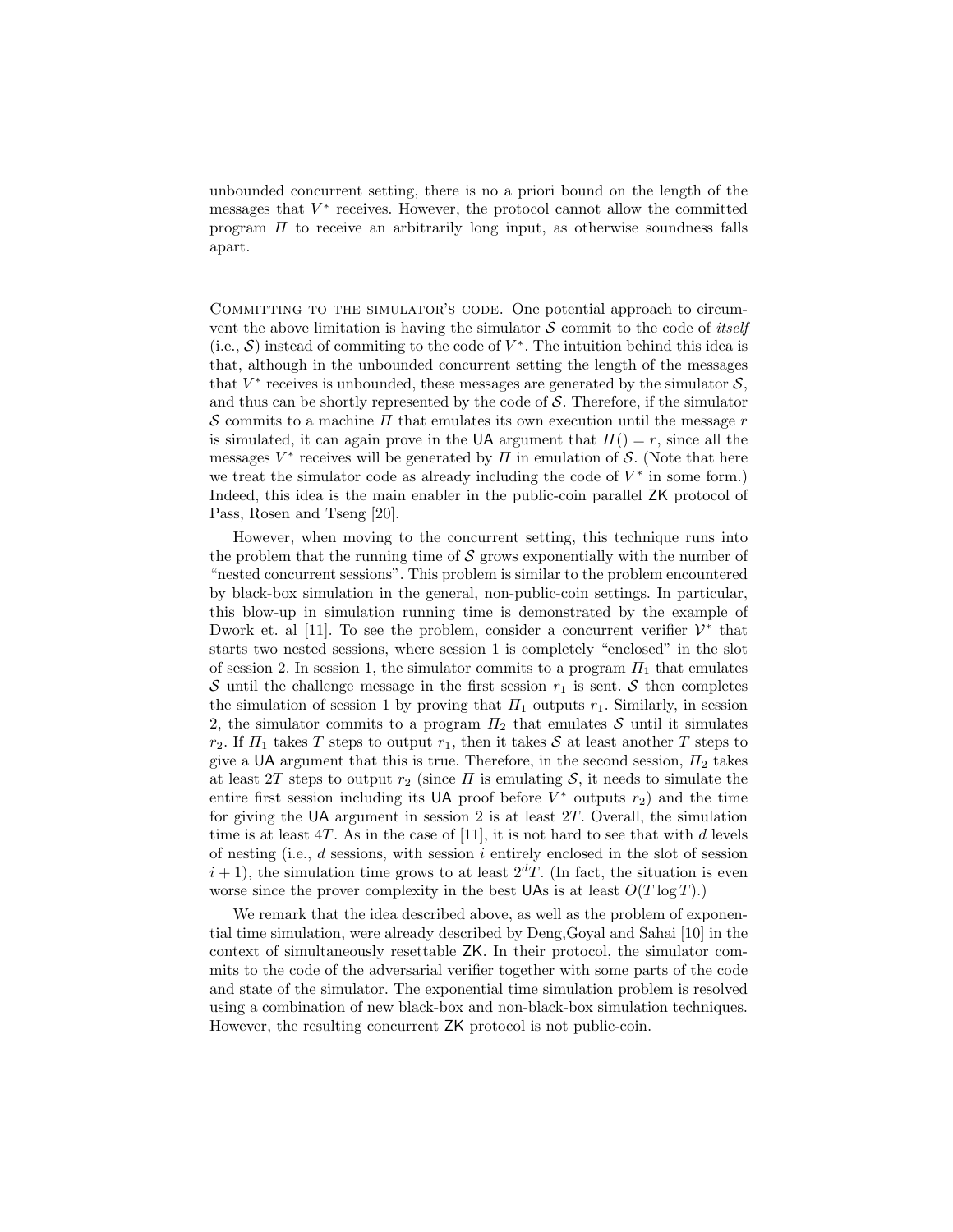cZK Protocols The design of all existing cZK protocols follow the Feige-Lapidot-Shamir (FLS) paradigm: at the beginning of the protocol, the verifier sets up a "trapdoor" (e.g., by sending a commitment to a secret random value), followed by many invocations of a sub-protocol that hides the trapdoor, but allows a simulator to extract the trapdoor by rewinding some messages in the sub-protocol, referred to as a *slot*. Then, the prover proves, using a witnessindistinguishable proof, that either the statement is true or it knows the trapdoor. Roughly speaking, the protocol is ZK, since the simulator can extract the trapdoor via rewinding of any slot in the session and use it as a "fake" witness to "cheat" in simulation. The simulator will use a rewinding strategy to decide which slots to rewind in order to guarantee successful extraction of a trapdoor for each session in the concurrent setting.

THE "RECURSIVE REWINDING" PROBLEM. A good rewinding strategy of a cZK protocol needs to also guarantee that the time spent on rewinding is bounded. As observed already by [11], this turns out to be non-trivial and encounters a similar difficulty as the exponential-time simulation problem in the context of non-black-box simulation. To demonstrate the difficulty, consider a simplified protocol that has the structure describe above, but contains only one slot for rewinding, and a cheating verifier  $V^*$  that starts two nested sessions, where the first session is entirely enclosed in the slot of the second session. To simulate the second session, the simulator needs to rewind the slot in this session to extract a trapdoor; however, before  $V^*$  completes this slot, the simulator needs to first simulate messages in the first session for  $V^*$ , which requires it to recursively rewind the slot in the first session. This quickly leads to an exponential number of rewindings and the simulation time explodes.

Known black-box cZK protocols resolve this problem by having many sequential slots in the protocol, so that there are many extraction opportunities for the simulator. It is shown that when the number of slots is large enough, there are recursive rewinding strategies [23, 17, 22] that, by carefully choosing which parts of the execution to rewind, guarantee that the depth of nesting (i.e., the depth of recursive rewinding) is bounded and thus the simulation time is bounded. Below we recall the KP-PRS rewinding strategy, which will be useful for our construction later.

The KP-PRS rewiding strategy. The simulator of [17, 22] simulates the view of the cheating verifier in a "main thread", using the trapdoors extracted via many recursive rewindings also called "lookahead threads". The KP-PRS rewinding strategy tells the simulator which parts of the execution to rewind based on the transcript simulated so far. The simulation strategy is recursive since rewindings are also used during the simulation of lookahead threads.

In KP-PRS, the rewinding strategy decides when to rewind the verifier obliviously of the content of the simulated messages, depending only on the number of simulated messages. More specifically, it divides messages in the main thread (resp. lookahead threads) into blocks of  $2<sup>i</sup>$  messages. Then, at the end of each block, it recursively rewinds the verifier from the beginning of the block once;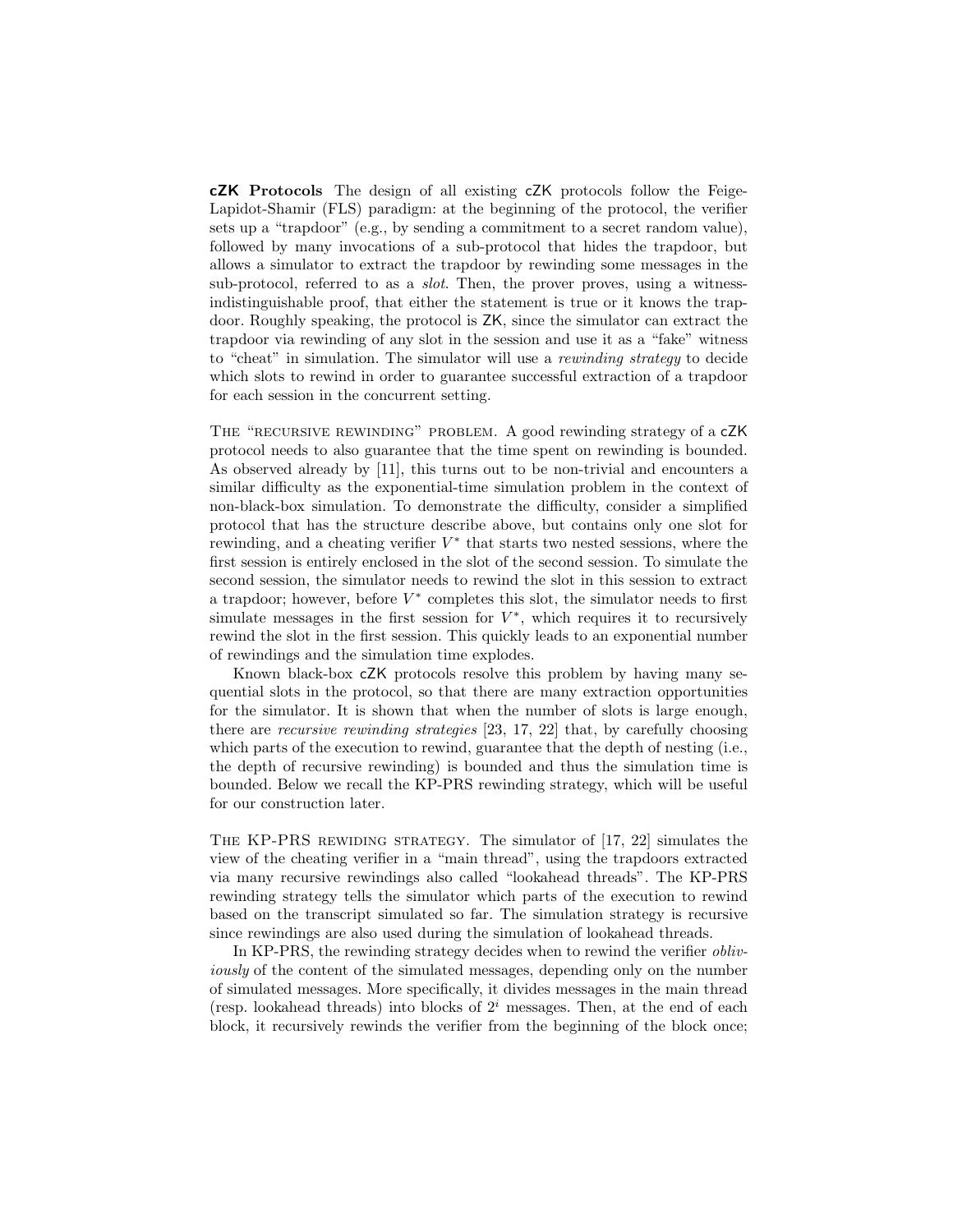by rewinding an entire block, the simulator rewinds all the slots contained in that block "in one shot". It has been shown in [18] that the KP-PRS rewinding strategy can be generalized to consider blocks of length  $b^i$  for  $b > 2$ . Intuitively, the KP-PRS rewinding strategy is efficient since rewindings are performed only at selected points (i.e., the end of blocks) and the depth of nesting is bounded by  $O(\log_b n)$ . Furthermore, as long as the number of slots is  $\omega(b \log_b n)$ , it is guaranteed that at the end of every session, a trapdoor would be extracted successfully.

#### 2.2 Our Approach

At a very high-level, the recursive rewinding problem in the context of blackbox simulation and the exponential time simulation problem in the context of non-black-box simulation are similar: both are caused by the recursive execution of the simulator's code. In the context of black-box simulation the problem can be solved by providing more slots. We show how to solve the exponential time simulation problem in the context of public-coin non-black-box simulation. Towards this, we introduce a non-black-box analog of "rewinding slots" and use these slots to manage the complexity of the simulation. To illustrate the idea, consider the following overly simplified protocol  $(P_0, V_0)$  which is a k-slot variant of Barak's protocol. Our solution will require to replace the UA in State 3 of the protocol with a new type of interactive argument we call a "special proof". The properties of the special proof and its construction is the focus of the rest of this section.

#### An Overly Simplified Protocol  $(P_0, V_0)$ :

- Stage 1 (Hash Function Selection): V sends  $P$  a randomly chose collisionresistant hash function  $h \leftarrow \mathcal{H}$ .
- Stage 2 (k Slots): This stage contains k sequential slots, where in the  $i<sup>th</sup>$  slot the prover sends a commitment  $c_i$  and the verifier replies with a challenge  $r_i$ .
- Stage 3 (Proof Stage): The prover proves using a special proof that either  $x \in \mathcal{L}$ , or there is a slot *i*, in which  $c_i$  is a commitment to a hash of a program  $\Pi$  that outputs  $r_i$ .

The idea of committing to the simulator's code can be adapted to work with this protocol as follows: on the main thread, the simulator simulates the view of  $V^*$  in a straight line. In every slot, the simulator commits to a program  $\Pi$ that mimics the simulation of the main thread. When the simulation of a session reaches Stage 3, the simulator proves that there is a slot i with transcript  $(c_i, r_i)$ such that  $c_i$  is a commitment to a program that "predicts" the challenge  $r_i$ .

With many slots, the simulator now gains the freedom to choose which slot to use as a witness for the special proof in each session. Similarly to the case of black-box simulation, the simulator will use a proving strategy to choose which slot to use in the proof of every session. The simulation might still recursively prove statements about its own computation, however, the proving strategy will control the recursion depth and thus also the complexity of the simulation. To do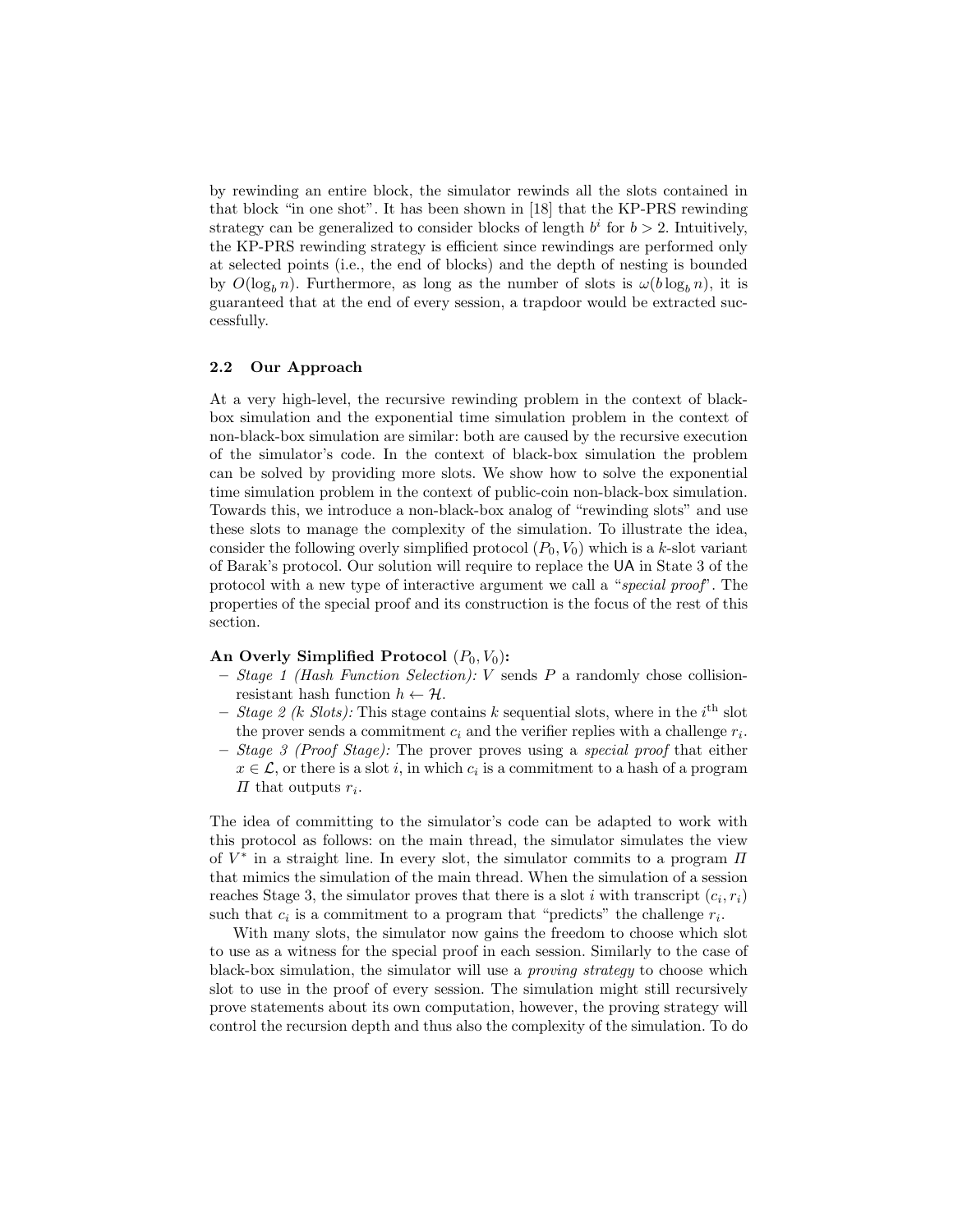that, the proving strategy will reuse ideas from the black-box recursive rewinding strategies.

We start by spelling out the analogy between our situation and the case of black-box rewinding. At every slot, the simulator will commit to a program  $\Pi$ that mimics the execution of the main thread from the point in the simulation where the slot starts to the point where the slot ends. Now, the execution of  $\Pi$ can be thought of as analogous to the rewinding of the simulation in the slot. However, the non-black-box simulator does not directly execute  $\Pi$ . Instead, it generates a special proof about the execution of  $\Pi$ . Thus, the running time that is spent on the rewinding by the black-box simulator is spent by the nonblack-box simulator on constructing a proof about the execution of  $\Pi$ . Similarly, constructing a UA proof for a program that recursively constructs proofs for other programs is analogous to recursive rewindings. Following this observation we will design a proving strategy based on the KP-PRS rewinding strategy.

A KP-PRS-style proving strategy. Roughly speaking, the simulator divides the messages in the main thread into blocks of length  $b<sup>i</sup>$  (where b is a parameter of the simulation); at the end of every block, the simulator constructs special proofs for slots contained in the block, this corresponds to rewinding the block<sup>4</sup>. After constructing the special proof at the end of the block, the simulator can use it to simulate the proof stage (Stage 3) of the corresponding session.

To turn the overly simplified version above into a working protocol we need to overcome a number of obstacles, mostly related to the special proof in use. Below, we proceed in two steps: first we construct a relatively simple publiccoin cZK protocol with  $O(n^{\epsilon})$  rounds (for any constant  $\epsilon$ ), and then improve the round complexity to  $O(\log^{1+\epsilon} n)$  to obtain our final protocol.

## 2.3 An  $O(n^{\epsilon})$ -Round Protocol

To realize the proposed KP-PRS-style proving strategy, we need to construct a "special proof" as described above. In this section, we describe the challenges in constructing such a proof and how to resolve them to get a  $O(n^{\epsilon})$ -round public-coin cZK protocol.

Using UA as a special proof. The KP-PRS rewinding strategy crucially relies on the fact that rewindings are only performed at the end of blocks to show that the depth of nesting and the simulation time are bounded. Similarly, we will require that the time spent by the simulator on constructing special proofs will be spent only in the end of blocks. This rules out using standard UA as special proofs, since constructing a UA requires the simulator to interact with the verifier and get its random challenges. However, the concurrent verifier might schedule the UA that corresponds to a session within a block only long after the end of the block.

<sup>&</sup>lt;sup>4</sup> In fact, the simulator only constructs proofs for sessions that haven't been "solved", that is, sessions for which no previous proof was constructed.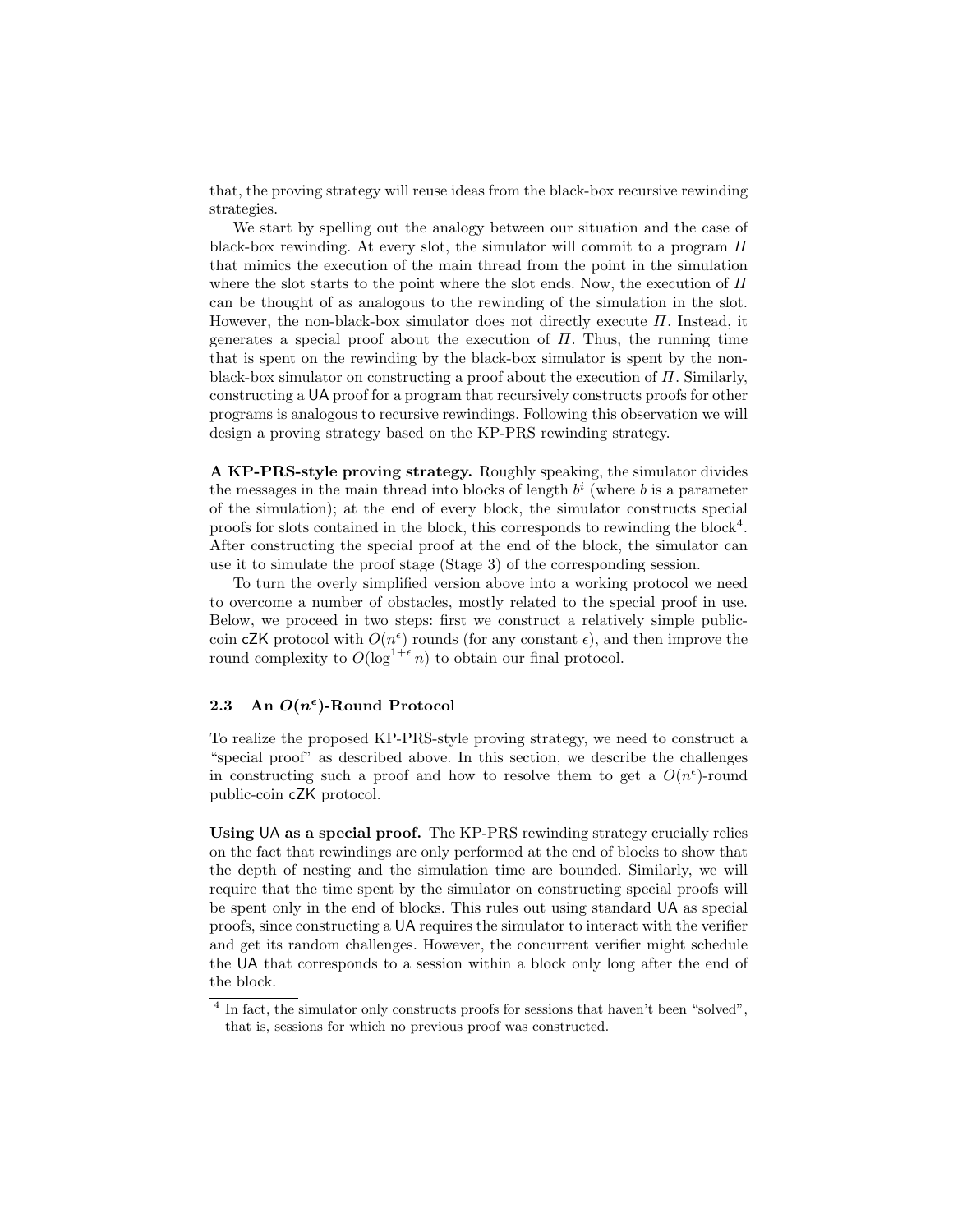Online/offline UA. To resolve this problem, we observe that the construction of UA in [2] can be separated into an expensive offline stage and an efficient online stage as follows. Let  $x$  be a statement that can be proven by a UA where the prover runs in time  $t$ . The first verifier message specifies a hash function  $h$  and is independent of the statement  $x$ . After the first message is sent, the prover's work can be separated into an expensive offline stage that runs in time at most t, and an efficient online stage that runs in a fixed polynomial time in  $|x|$ . More precisely, we separate the prover in the construction of [2] into an "offline prover"  $P_{UA-OFF}$  and an "online prover"  $P_{UA}$  as follows: in the offline stage the verifier specifies a hash function h. Then, the offline prover  $\mathcal{P}_{\mathsf{UA}-\mathsf{OFF}}$  on input x, witness w and the hash h, constructs a PCP proof  $\sigma$  and a Merkle hash tree HT of  $\sigma$ using h. Finally,  $\mathcal{P}_{\mathsf{UA}-\mathsf{OFF}}$  outputs the string  $\pi = \sigma || HT$  which we refer to as the offline UA proof. In the online stage, the online prover  $\mathcal{P}_{\mathsf{UA}}$  is given x and oracle access to  $\pi$ .  $\mathcal{P}_{\cup A}$  first sends the root of the hash tree to "commit" to the PCP proof. Then, the verifier sends its PCP queries and  $P_{UA}$  produces answers by querying  $\pi$ .  $\mathcal{P}_{\mathsf{UA}}$  obtains the relevant bits of the PCP proof from  $\sigma$  and the corresponding authentication paths from HT. See Protocol 1 for a description of the offline and online stages of the UA.

#### Pubic Coin Online/Offline UA Argument System

Building Blocks: A family of collision-resistant hash functions H. A PCP proof system  $(\mathcal{P}_{\text{PCP}}, \mathcal{V}_{\text{PCP}})$  with properties as defined in [2]).

**Inputs:** Common input  $x \in \mathcal{L}$ , and auxiliary input  $w \in \mathcal{R}_{\mathcal{L}}(x)$  to  $\mathcal{P}_{\mathsf{UA}-\mathsf{OFF}}$ .

OFFLINE STAGE

1<sup>st</sup> Message: The verifier  $V_{\text{UA}}$  sends a random hash function  $h \leftarrow H$ .

The offline prover  $\mathcal{P}_{\mathsf{UA}-\mathsf{OFF}}$  runs  $\mathcal{P}_{\mathsf{PCP}}$  on input  $(x, w)$  to construct a PCP proof  $\sigma$ , and computes the Merkle hash tree HT of  $\sigma$  using h; let  $\delta$  be the root of HT. We call  $\pi = \sigma \parallel HT$  an offline UA proof string.

ONLINE STAGE: The online prover  $\mathcal{P}_{UA}$  with oracle access to  $\pi$  and input x, interacts with  $V_{\text{UA}}$  as follows:

 $2^{\textbf{nd}}$  Message: The prover  $\mathcal{P}_{\mathsf{UA}}{}^{\pi}$  sends  $\delta$ .

 $3^{\rm rd}$  Message: The verifier  $V_{\text{UA}}$  sends a sufficiently long random string r.

 $4^{\text{th}}$  Message: The prover  $\mathcal{P}_{\mathsf{UA}}^{\pi}$  runs  $\mathcal{V}_{\mathsf{PCP}}$  on input  $(x, r)$  to generate a set of queries Q; for each query  $q \in Q$ , it sends  $\sigma_q$  and an authentication path in the Merkle hash tree  $HT$  that leads to  $\sigma_q$ .

 $V_{UA}$ 's decision:  $V_{UA}$  accepts if all the authentication paths verify, and  $V_{PCP}$  on input  $(x, r, {\{\sigma_q\}}_{q \in Q})$  accepts.

Fig. 1. The UA construction of [2] as an online/offline UA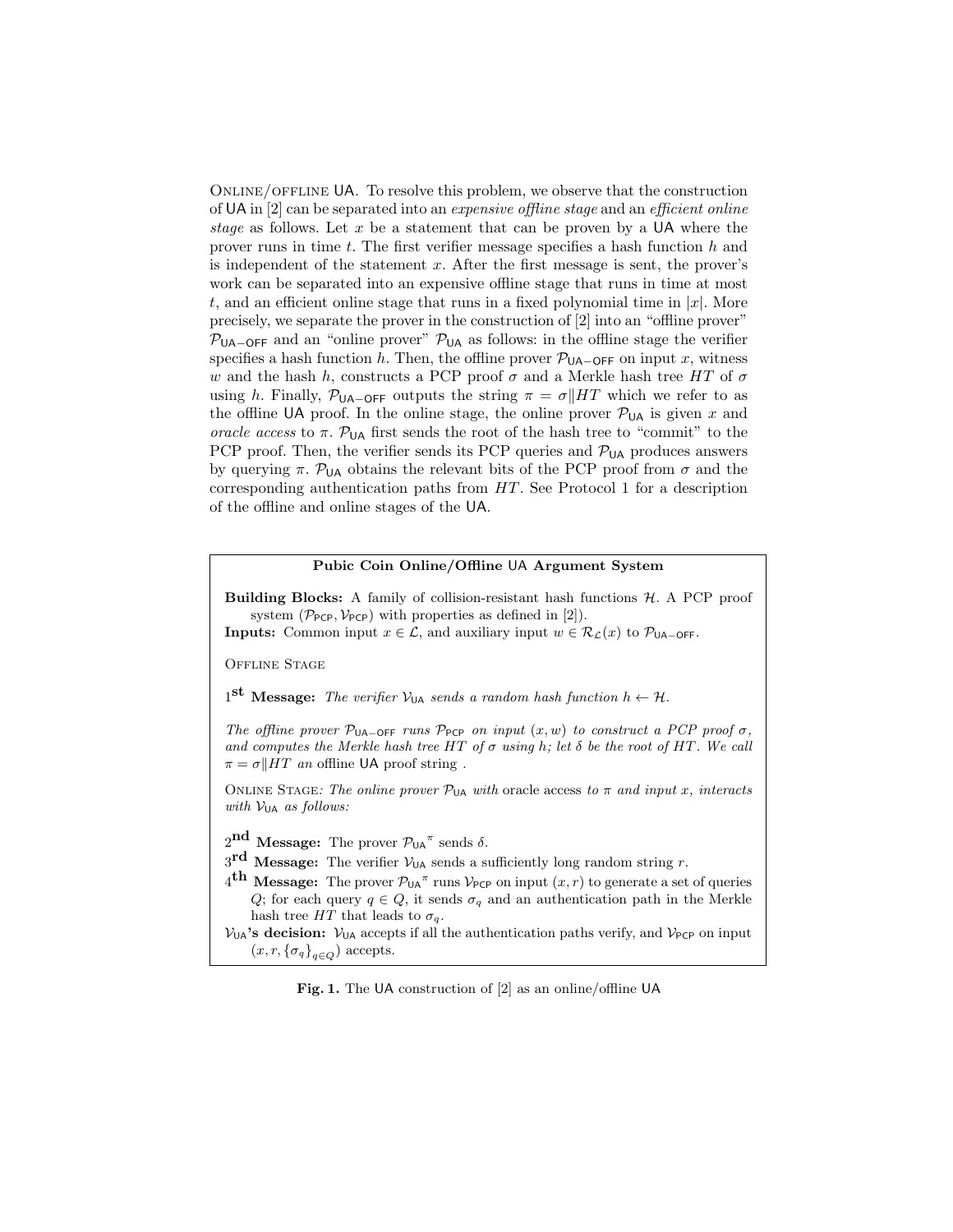Using the online/offline UA in our protocol. In our cZK protocol, the verifier specifies a hash function in Stage 1, which will be used as the offline verifier's message in the UA. Now the simulator can apply the KP-PRS-style proving strategy: at the end of a block, the simulator constructs an offline UA proof for each slot contained in that block. When a session enters the proof stage (Stage 3), the simulator uses a previously constructed offline proofs to generate messages in the online stage of the UA arguments.

However, the proof given in Stage 3 of the protocol cannot simply be the online stage of the UA. To see way, recall that following the FLS paradigm, the proof stage should consist of a witness-indistinguishable proof that  $x \in \mathcal{L}$  or that the prover obtained a trapdoor for one of the slots in the session. The problem is that the proving the above statement (or even stating it) requires knowing the messages sent in all the slots of the session. However, it might be that at the end of the block, when to simulator needs to construct a proof, some of the slots of the session were not simulated yet. To fix the problem we use the online/offline UA to construct a "special-purpose" witness-indistinguishable UA similar to the one constructed in [19, 2]. Recall that at the end of the block the simulator constructs an (expensive) offline UA proof for some slot. We change the proof stage of the protocol as follows: the prover first provides an online proof that it has a trapdoor for some slot in the session (note that this statement involves only a single slot). To keep the proof witness-indistinguishable, the proof must not reveal which slot is used. Therefore, the online stage of this UA is executed in the following "oblivious" manner: the prover commits to the statement it proves as well as to all of its online UA messages instead of sending them in the clear, while the verifier simply sends random coins (here we use the fact that the online UA is public-coin). The honest prover (that does not have any trapdoor) will just commit to the all-zero string in every round. We refer to this as an oblivious UA execution. Then, the prover will provide a standard witness-indistinguishable proof of knowledge (for NP) to prove that  $x \in \mathcal{L}$  or that the committed online UA messages form an accepting proof transcript for the statement defined by one of the slots.

The problem of exponential size state. By separating the work of the UA prover into offline and online stages, the simulator has the freedom to construct a proof for a slot at any time and thus the KP-PRS-style proving strategy can be applied. However, here we encounter yet another difference between black-box and non-black-box simulation. In the former, after rewinding a slot successfully, the simulator extracts a short trapdoor of a fixed polynomial length, and thus can afford to remember all the trapdoors extracted so far and use them to complete the simulation of corresponding sessions in both the main and lookahead threads. In contrast, the non-black-box simulator does not obtain a short trapdoor; instead, it obtains long offline UA proofs (the length of which is not a priory bounded by some polynomial), of length proportional to the running time of the simulator when simulating the execution in a slot. Still, the simulator needs to remember all previously constructed offline proofs in order to simulate the online stage of the corresponding UAs in the main thread. This means that in each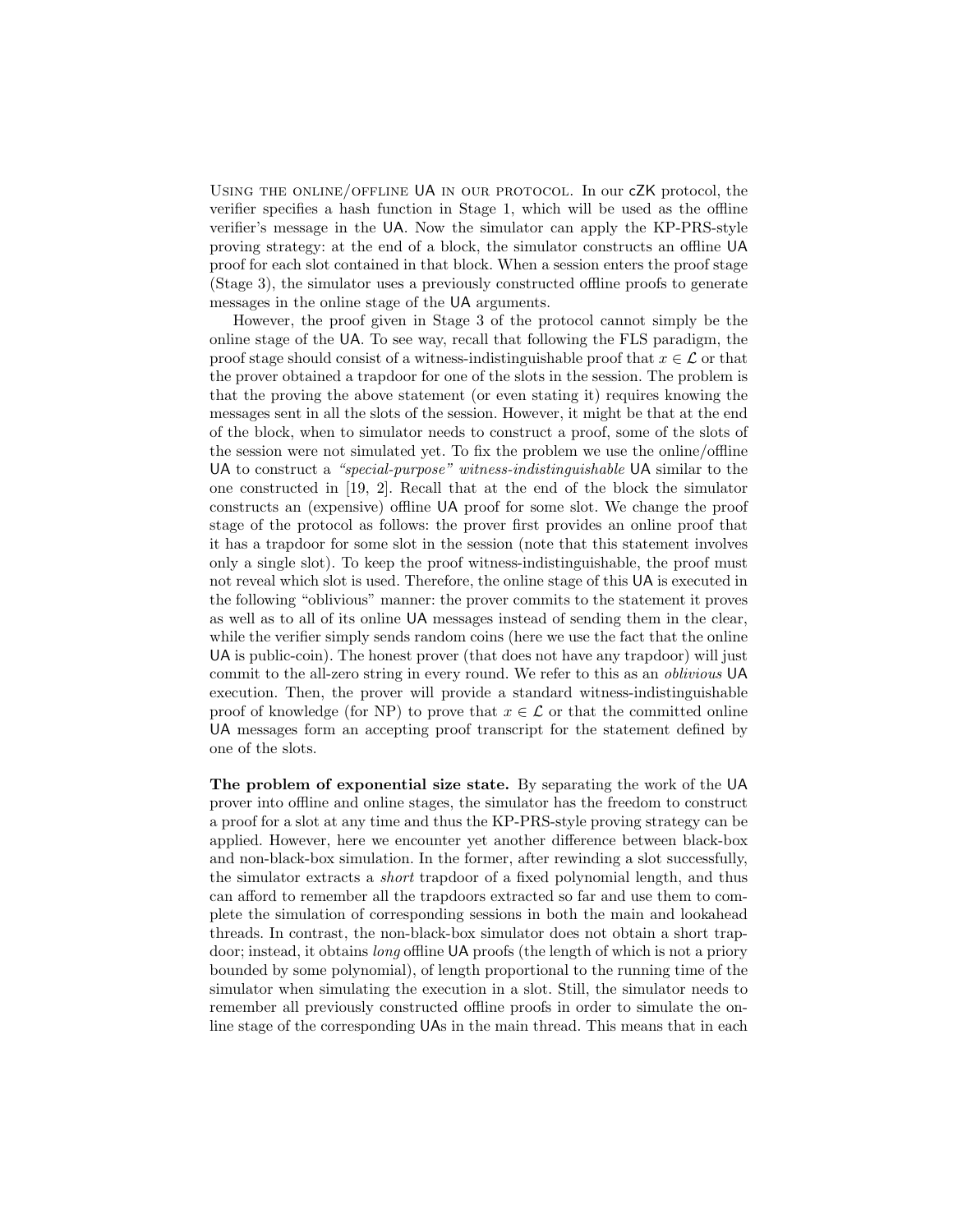slot, when the simulator commits to its own code and state, it commits also to a record of all the offline proofs constructed so far. Thus, the offline proof arguing about the execution of the slot will be at least as long as all previously generated offline proofs. Again we encounter the problem of exponential blowup in the size of the proof. This time, however, it is due to the size of the state kept by the simulator rather than due to the computation time.<sup>5</sup> To resolve this problem, we first observe that though an offline proof can be arbitrarily long, only a few (fixed polynomial number of) bits of this proof are accessed when simulating the online stage of the UA. If the simulator knew which bits in an offline proof would be accessed later, it could have committed to a program  $\Pi$  containing only these bits instead of the whole offline proof. Then the space complexity of  $\Pi$  would have been bounded by a fixed polynomial (depending only on the size of the cheating verifier), and the size of the offline proofs would not have grown exponentially. However, this wishful thinking seems doomed, since at the time when the simulator needs to commit to  $\Pi$  (i.e., when a slot opens), it does not know which bits of the proof would be accessed, since these bits depend on the verifier's queries sent in the proof stage.

A potential alternative strategy is the following: when a slot opens, the simulator simply commits to a program  $\Pi$  that does not contain any information about previously constructed offline proofs. Only later, when the simulator needs to prove that  $\Pi$  predicts the verifier's random challenge, it does so by providing the appropriate bits of the proof as an auxiliary input to  $\Pi$ . The simulator can do so because at the time of constructing an offline proof about  $\Pi$ , the slot in which  $\Pi$  is committed to is already completely simulated and the simulator knows which bits of previous offline proofs are accessed during the simulation of that slot. However, this strategy fails again. This is because the number of bits accessed in a slot can be an arbitrary polynomial that depends on the number of concurrent sessions started by the cheating verifier. However, for soundness to hold, it is crucial that the committed program only receives auxiliary input much shorter than the length of the verifier's random challenge, which is bounded by an a priori fixed polynomial.

A "hash-inverting" oracle. We finally resolve this problem by combining the ideas behind the above two failed approaches: when a slot opens, the simulator commits to a program  $\Pi$  containing a root of a Merkle hash of each offline proof; later, the simulator proves that  $\Pi$ , when given appropriate proof bits that are consistent with the roots, predicts the verifier's challenge in the slot. For soundness to hold, the proof bits must be given to the program via a carefully defined interface. The interface we describe next is inspired by the non-black-box simulation technique of [10]. The program  $\Pi$  will be given access to a "hashinversion" oracle that can "invert" the hash tree. That is, when the program  $\Pi$ wants to access the bit  $j$  of the offline proof  $P$ , it will query the oracle with the root  $\delta_P$  of the hash tree of P and the index j. The oracle will answer with the

<sup>&</sup>lt;sup>5</sup> In fact, the time complexity for constructing a UA offline proof and the length of the proof is at least quasi-linear in the space complexity of the computation.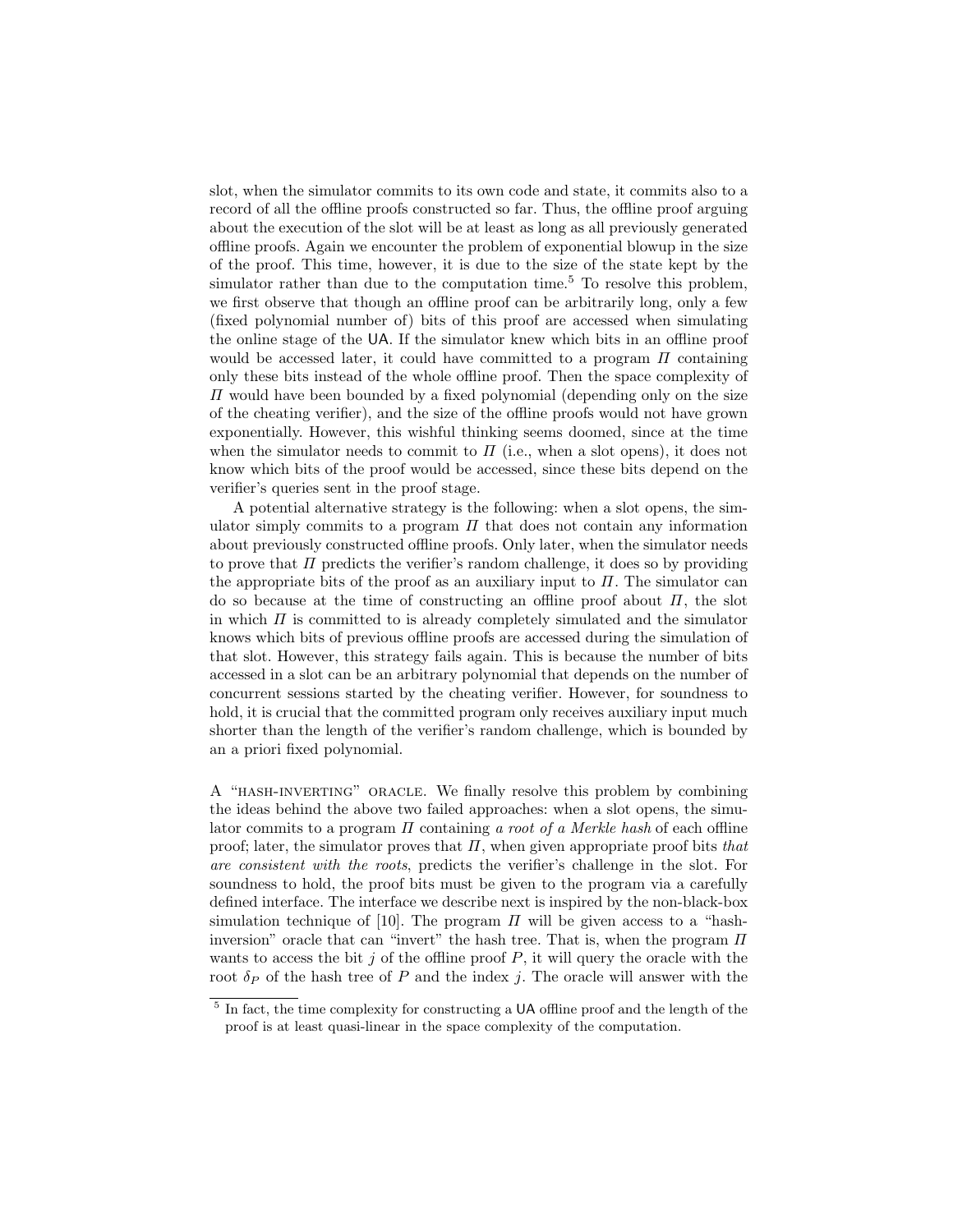bit  $P[j]$  together with the authentication path certifying that  $P[j]$  is consistent with  $\delta_P$ . The oracle will only respond to the query if the value of the root  $\delta_P$  is contained in the initial state of  $\Pi$  committed in the beginning of the slot.

Giving the committed program  $\Pi$  access to such an oracle is different than just giving it the proof bit as auxiliary input. Even though the number of answer bits  $\Pi$  can obtain from its oracle is not bounded by any fixed polynomial, soundness still holds. The intuition is that all the oracle's answers are "computationally determined" by the starting state of  $\Pi$ . A bit more formally, we prove that no computationally bounded algorithm can produce two valid oracles that answer differently to one of  $\Pi$ 's queries. This guarantees that the information that  $\Pi$  learns from its oracle is independent of the verifier's challenge r that is chosen after  $\Pi$ 's code and the hash tree roots are committed to.

We modify the protocol correspondingly: in the proof stage (Stage 3), the prover proves that either the statement is true, or that, in one of the slots, it has committed to a program  $\Pi$  that predicts the verifier's challenge, given access to a valid hash-inverting oracle as described. When the simulation reaches the end of a block where the simulator needs to construct a proof for the computation of a committed program of some slot, the simulator has all the information about what proof bits were accessed during the simulation of the slot. Therefore, the simulator can construct the appropriate oracle that  $\Pi$  expects to access. The main difference between the oracle described above and the oracle used in [10] is that in [10], the oracle's answers are information-theoretically determined by the queries, whereas here, answers of the hash-inverting oracle are only computationally determined. However, as we show, in our settings this suffices for achieving soundness.

The global hash model. In the description of the modified protocol above, the committed program is given access to a "hash-inverting" oracle. However, we did not specify how to choose the hash function inverted by the oracle. For soundness to hold, the hash function must not be specified by the prover, as otherwise, a cheating prover may specify a hash function with respect to which the hash tree roots are not binding. However, letting the verifier choose the hash function results in a problem with concurrent simulation: let  $h_i$  be the hash function specified by the cheating verifier in the  $i<sup>th</sup>$  session. Now, when the simulation commits to a program  $\Pi$  in a slot of the i<sup>th</sup> session,  $\Pi$  must contain the roots of Merkle hash trees using hash  $h_i$  for all previously constructed offline proofs. Otherwise,  $\Pi$  will not be able to query its oracle for bits of these proofs. It follows that whenever the cheating verifier starts a new session and sends a new hash function  $h_i$ , the simulator must recompute the hash tree on all previously constructed offline proofs using  $h_i$ . This operation may be as expensive as constructing all these offline proofs from scratch. Since we cannot guarantee that this expensive hash computations are performed only at the end block, we can no longer bound the running time of the simulation.

We resolve this problem by considering a global hash function h shared by all protocol executions. In this case, the simulator can construct Merkle hash trees of every offline proof using the same shared function  $h$ , and use the same hash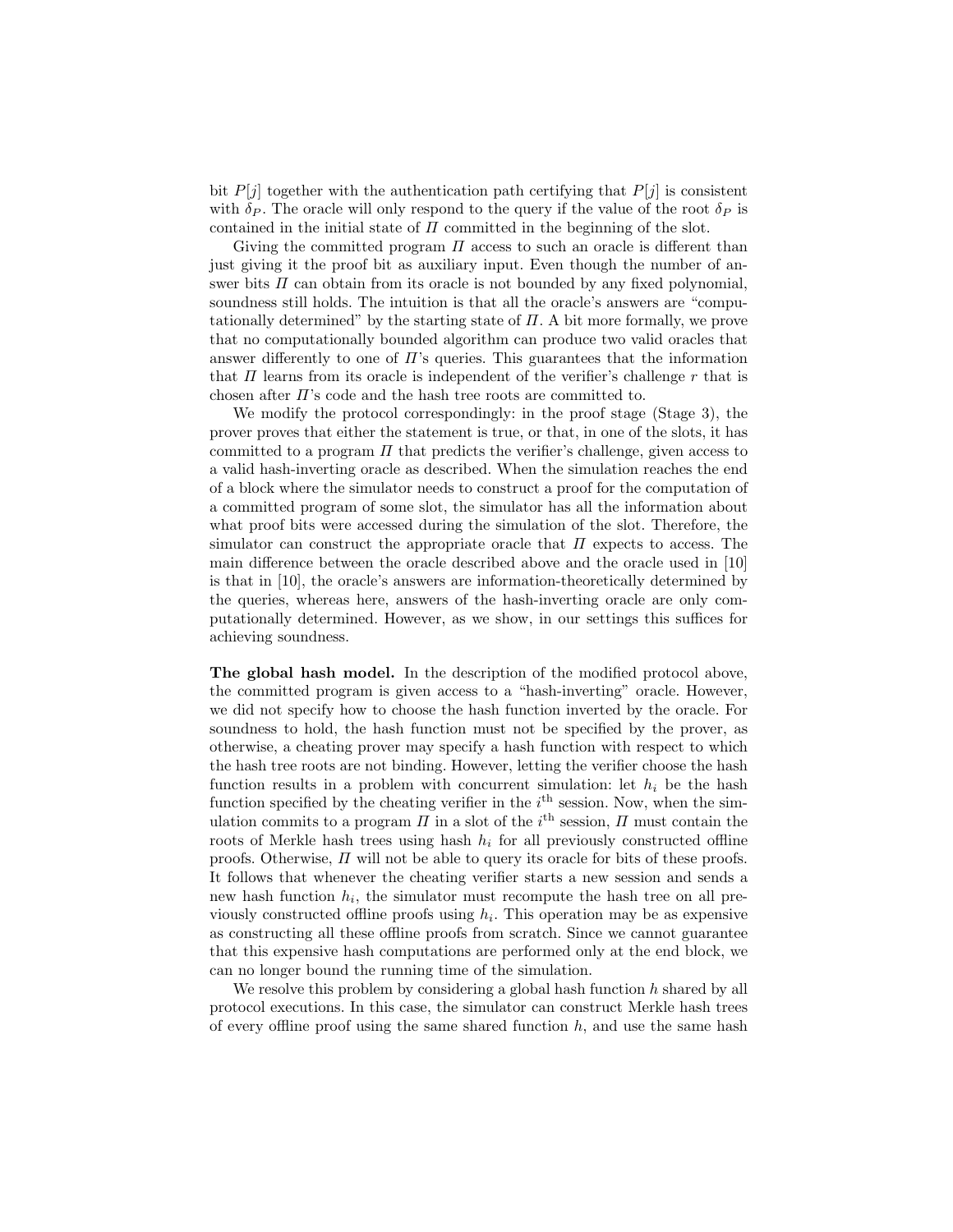tree roots in commitments given in all sessions. Now there is never a need to recompute a hash tree on a previously constructed proof and simulation running time is bounded. As explained above, soundness holds only if a cheating prover is unable to find collisions in  $h$ . Therefore we can prove the security of our protocol in the global hash model where the prover and all concurrent verifiers are given a single hash function that is assumed to be collision-resistent. The meaningfulness of this model is discussed in the introduction.

Tackling the number of rewindings per block. To complete the description of the "special proofs" we need to address one more problem: unlike the KP-PRS rewinding strategy where the black-box simulator can rewind all slots contained in a block all at once, our non-black-box simulator creates a separate offline UA proof for each slot contained in the block. The result is that the time spent by the simulator on constructing proofs at the end of the block grows with the number of slots contained in the block. One consequence of this approach is that the running time of the simulation grows much faster as a function of the recursion depth. Unlike the case in [22] where the simulation can accommodate a logarithmic level of nesting, we can only tolerate a constant level of nesting. This can be ensured at the price of increasing the round-complexity of the protocol: if the simulator uses blocks of size  $b^i$  for a  $b = n^{\epsilon}$  ( $\epsilon$  is a constant), the level of nesting  $O(\log_b n)$  becomes constant. However, to guarantee successful extraction of the trapdoor, the protocol must use  $\omega(b \log_b n) = \omega(n^{\epsilon})$  slots.

the simulator's randomness. So far we described how to construct "special proofs" that will allow realizing the KP-PRS-style proving strategy. Our starting point was the analogy between a simulator that commits to it own code and a rewinding black-box simulator. However, before we can implement this high-level idea, we need to introduce a final modification to the protocol that will enable the simulator to commit to its own code. The difficulty has to do with the way that the simulator generates its randomness. As described above, the simulator needs to use randomness to simulate the prover's messages. In particular, in every slot the simulator uses randomness to commit to a program  $\Pi$  that emulates the execution of the simulator itself, and in every session the simulator uses randomness to generate messages in the special proofs. Since the program  $\Pi$ must precisely emulate the simulation, it must use the same randomness as the simulator. This could be done, for example, by using a PRF: the simulator will choose a PRF seed s and use it to generate all the randomness needed. The committed program  $\Pi$  will use the same seed s to generate identical randomness. The problem is that the simulator commits to (a hash of) the code of  $\Pi$  that contains the seed s using randomness generated from s. Since the committed program is correlated with the randomness of the commitment, we cannot rely on the hiding property of the commitment.

This problem can be circumvented, as pointed out in [20], by committing to a program  $\Pi$  that does not contain s and instead receives s as a (short) auxiliary input. This allows us to use the hiding property of the commitment. However, we still encounter a similar problem when generating special proofs. In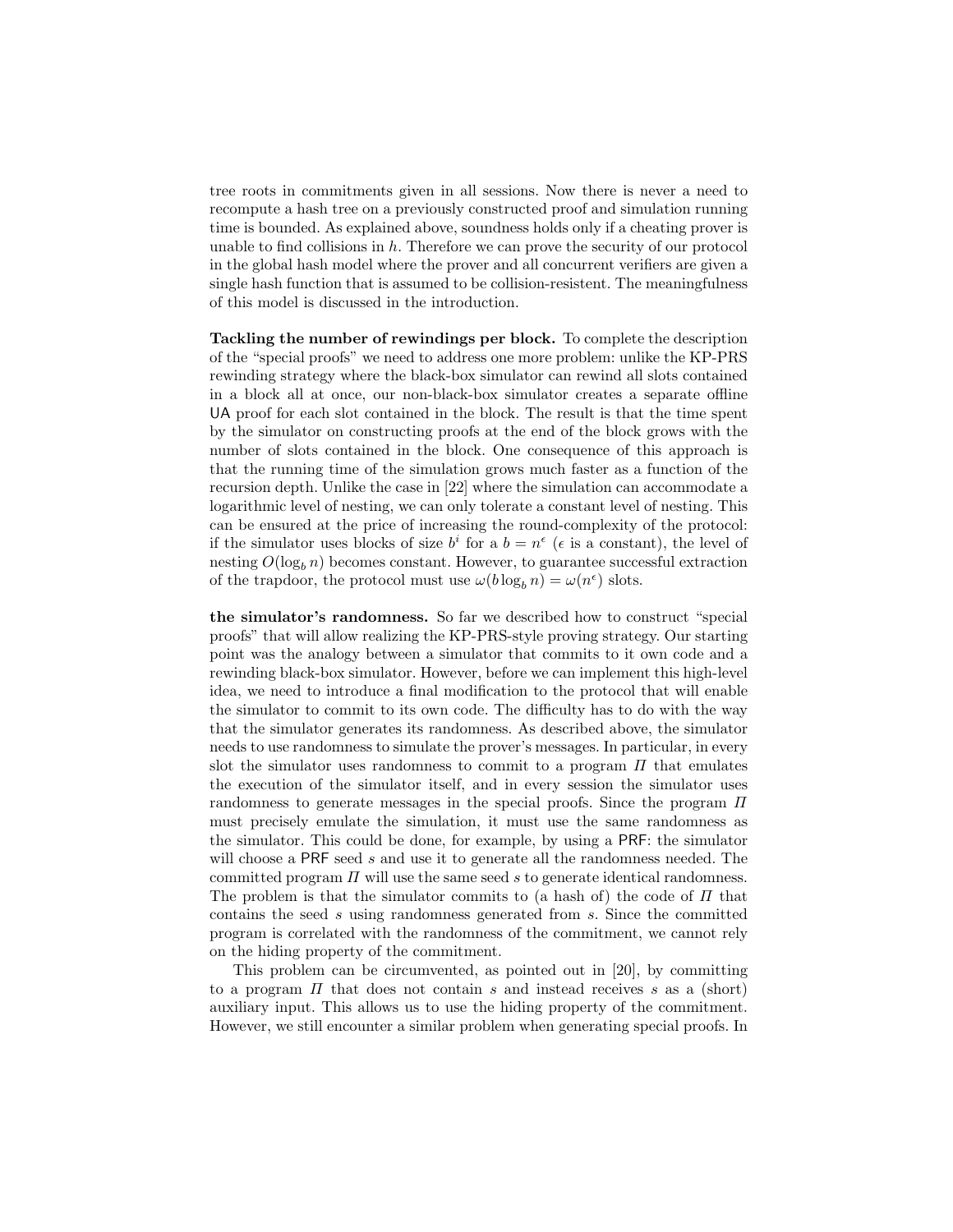the special proof, the simulator proves that  $\Pi$  on input s (and given access to some oracle) predicts the verifier's random challenge. Thus, the witness of the special proof includes s and it is therefore correlated with the randomness used to generate the special proof. When this is the case we cannot rely on the witnessindistinguishability property of the special proof. We finally resolve this problem by letting the simulator use a list of PRF seeds  $s_0, \ldots, s_m$ , all generated from the last seed  $s_m$  in a "reverse chain" fashion, that is,  $s_i = \text{PRF}_{s_{i+1}}(\text{``NEXT''})$  (where "NEXT" is an arbitrary fixed value in the domain of the PRF). In simulation, the simulator orders all the special proofs simulated in the concurrent execution according to the order in which their first message is sent. The simulator starts by using the first seed  $s_0$ , and when the  $i<sup>th</sup>$  special proof starts, it switches to using seed  $s_i$ . Therefore, all the randomness used in the simulation before the  $i<sup>th</sup>$  special proof starts can be recovered using  $s_{i-1}$ . Let  $\Pi$  be the program used as a witness in the  $i<sup>th</sup>$  special proof. Since  $\Pi$  only emulates the main simulation until a point prior to the beginning of the  $i<sup>th</sup>$  special proof,  $\Pi$  only needs to receive the seed  $s_{i-1}$  in order to run correctly. Now, both the witness  $s_{i-1}$  for the  $i<sup>th</sup>$  special proof and the randomness used to generate the  $i<sup>th</sup>$  special proof are generated using PRF from seed  $s_i$ . In this setting, we can prove that the special proofs are witness-indistinguishable based on the properties of the PRF.

Putting all the elements together. We obtain a  $O(n^{\epsilon})$ -round public-coin  $cZK$  protocol  $(P_1, V_1)$  as informally described below. As this protocol only serves as an intermediate step towards our final protocol, we omit the formal description.

## An  $O(n^{\epsilon})$ -round public-coin cZK protocol  $(P_1, V_1)$ :

- Stage 1 (Global Hash): P and V obtain the global hash function h.
- Stage 2 (k Slots): P and V run k slots. In the i<sup>th</sup> slot the prover sends a commitment  $c_i$  and the verifier responds with a random challenge  $r_i$ .
- Stage 3 (Proof Stage): the prover proves using a "special purpose" witnessindistinguishable UA that either  $x \in \mathcal{L}$ , or there is a slot *i*, in which  $c_i$  is a commitment to a hash of a program  $\Pi$  containing a set of hash tree roots, such that,  $\Pi$  on a short input s, and with access to some valid hash-inverting oracle, outputs  $r_i$ .

### 2.4 Improving the Round Complexity

In this section, we describe at a high-level how to improve the round complexity of the protocol  $(P_1, V_1)$  to obtain our final protocol with  $O(\log^{1+\epsilon} n)$  rounds, for any constant  $\epsilon$ . Towards this, recall that as discussed in Section 2.3, the reason that we set the number of slots in  $(\mathcal{P}, V)$  to  $n^{\epsilon}$  is to guarantee a constant nesting depth. This is required, since the simulation running time increases too fast as a function of the nesting depth. Thus, the key to improving the round complexity is to better control the growth of the simulation running time as a function of the nesting depth.

Let us first review the contributions to the simulation running time in the protocol  $(P_1, V_1)$ . Recall that at the end of a block, the simulator needs to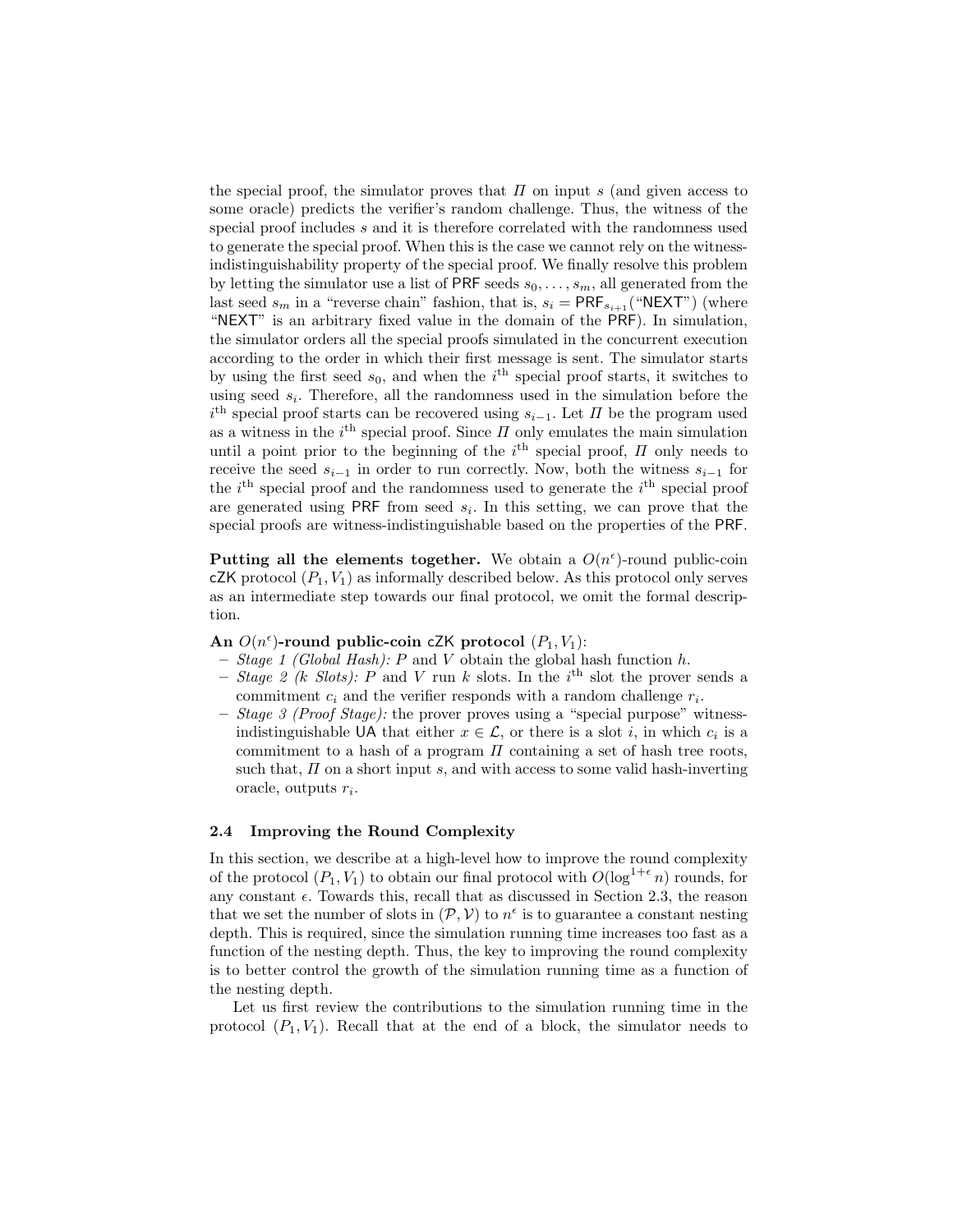generate an offline UA proof for each slot that it contains. The time spent by the simulation on constructing proofs at the end of the block can therefore be attributed to two factors: first, if the simulation of a slot takes time  $T$ , the time for constructing an offline UA proof about that slot is  $poly(T)$ , where the specific polynomial depends on the underlying UA system. Second, since the simulator may potentially construct an offline UA proof for each slot contained in it, the number of offline proofs that needs to be constructed can be m, the number of concurrent sessions started by the verifier. Overall, the time spent at the end of a block can be  $m \cdot \text{poly}(T)$ . This implies a polynomial factor increase in the simulation running time for every level of nesting. To decrease the simulation time, we address both factors mentioned above:

- To improve the time complexity for constructing a single offline proof, we make use of a UA system where the offline prover's time complexity is quasilinear; we can get such system by instantiating the construction of [2] with an underlying PCP system that has quasi-linear prover complexity [3].
- To decrease the number of proofs constructed at the end of each block, we modify the protocol and the simulation strategy so that essentially, only one offline proof needs to be constructed at the end of each block. This is harder to achieve and we describe the ideas in more details below.

As a result of the above modifications, the time spent by the simulation at the end of a block improves to  $\tilde{O}(T)$ , allowing the nesting depth to grow up to  $O(\frac{\log n}{\log \log n})$  and leading to a protocol with  $\log^{1+\epsilon} n$  slots, and  $O(\log^{1+\epsilon} n)$  rounds.

The main idea behind achieving the second improvement described above is that instead of constructing an offline proof about the simulation of each slot, the simulator constructs a single "block-proof" arguing about the simulation of the whole block and then reuses the block-proof for the slots contained in the block. In the block-proof, the simulator proves that the committed program  $\Pi$ that mimics the execution of the main thread in the block outputs a transcript  $\tau$  of the block (which includes the verifier's challenge messages of all the slots contained in this block). In order to use a block-proof to argue about one slot  $(c, r)$  contained in the block, the simulator creates, in addition to the block-proof, a second offline UA proof that r is contained in  $\tau$ —we call this a "session-proof" (note that a UA is used since the transcript  $\tau$  may be long). Informally speaking, putting the block-proof and the session-proof together, the simulator can now "cheat" by proving that  $c$  is a commitment to the hash of a program that outputs a transcript containing the random challenge. Intuitively, soundness still holds, as it is hard for a cheating prover to find a program that outputs any transcript of polynomial length that will contain the random challenge. To implement this idea, we need to make a few changes to the protocol as highlighted below.

– Let  $(c_i, r_i)$  be the i<sup>th</sup> slot in a session j, and let B be the block of minimal size that contains  $(c_i, r_i)$ . As described above, at the end of block  $B$ , the simulator constructs a "block-proof" about the execution of  $\Pi$  that mimics the execution of the main thread in this block. For the simulator to be able to reuse this block-proof in the  $i^{\text{th}}$  slot of session j,  $c_i$  must be a commitment to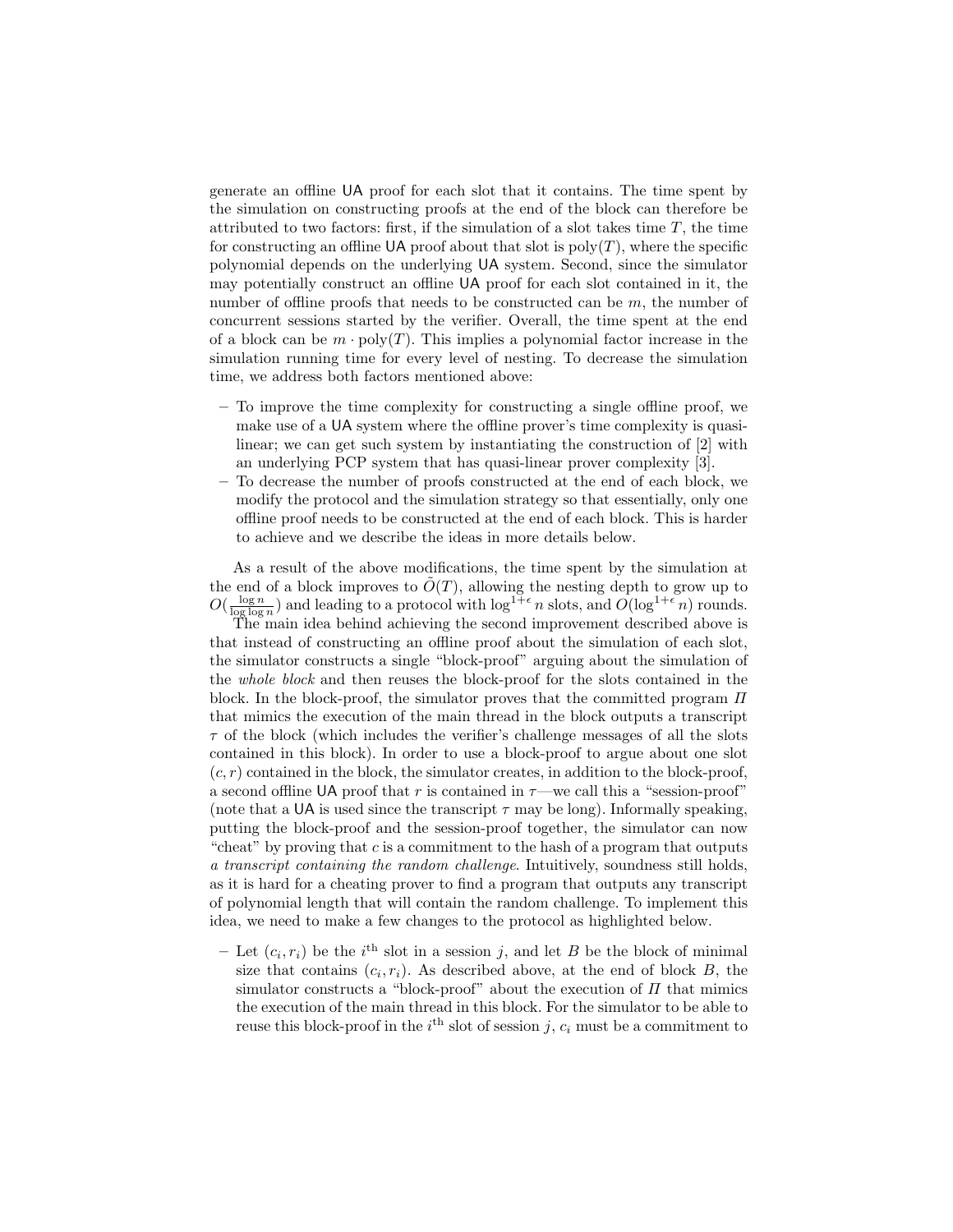$\Pi$ . However, at the time the commitment  $c_i$  is generated, the simulator does not know when the message  $r_i$  will be scheduled and which block will be the minimal block containing this slot. Thus, the simulator does not know which program to commit to. To resolve this problem, we modify a slot to consist of n commitments  $c_{i,1}, \ldots, c_{i,n}$  from the prover (and still one random challenge  $r_i$  from the verifier). Now, when a slot opens, the simulator can commit to all the programs that emulate the execution of the simulation in all the blocks that are currently open (that is, all blocks that may potentially contain this slot), and later generate a proof with respect to one of these commitments. We modify the special proof to consist of both the session-proof and the corresponding block-proof. The special proof will consist of two separate oblivious executions of the online stage of the UA standing for both proofs. Then, a witness-indistinguishable proof is given that either the statement is true or that the transcripts of UA hidden in the two oblivious executions are both accepting, and together form a trapdoor for one slot in the session.

Finally, we remark that now indeed only one block-proof is created after each block. However, it seems that we haven't gained anything as the simulator still needs to create a session-proof for each slot contained in it. However, since the length of  $\tau$  is bounded by the running time of  $\mathcal{V}^*$ , the time complexity for constructing the session-proof is always bounded by a fixed polynomial in the running time of  $\mathcal{V}^*$ . Therefore, only the time complexity for constructing the block-proof grows with the nesting depth. This suffices for the purpose of controlling the simulation time from growing too fast.

## 3 The Final Protocol

In this section we give an informal description of our public-coin concurrent ZK protocol in the global hash model (Protocol 3). The number of rounds of the protocol depends on the parameter  $k$ . Next, we describe the notations used to describe Protocol 3.

Primitives. Protocol 3 makes use of a statistically binding commitment Com (described for simplicity as a non-interactive commitment), a witness indistinguishable argument of knowledge ( $WIAOK$ ), and a hash function h sampled randomly from a family of collision-resistant hash functions and given to both parties as a common input. In the description of the language  $\Lambda_1$  below we abuse notation and use  $h$  as a hash tree rather then a simple hash function. That is,  $\delta = h(P)$  represents a root of a Merkle hash tree applied to a long string P. For an index j, we can compute the authentication path from  $\delta$  to  $P[j]$ , certifying that the value of  $\delta$  is consistent with  $P[j]$ .

Oblivious UA. Our protocol uses the online/offline public-coin UA protocol as given by Protocol 1, where the verifier's hash function sent in the offline stage is replaced by the global hash  $h$ . In Protocol 3 the online part of the online/offline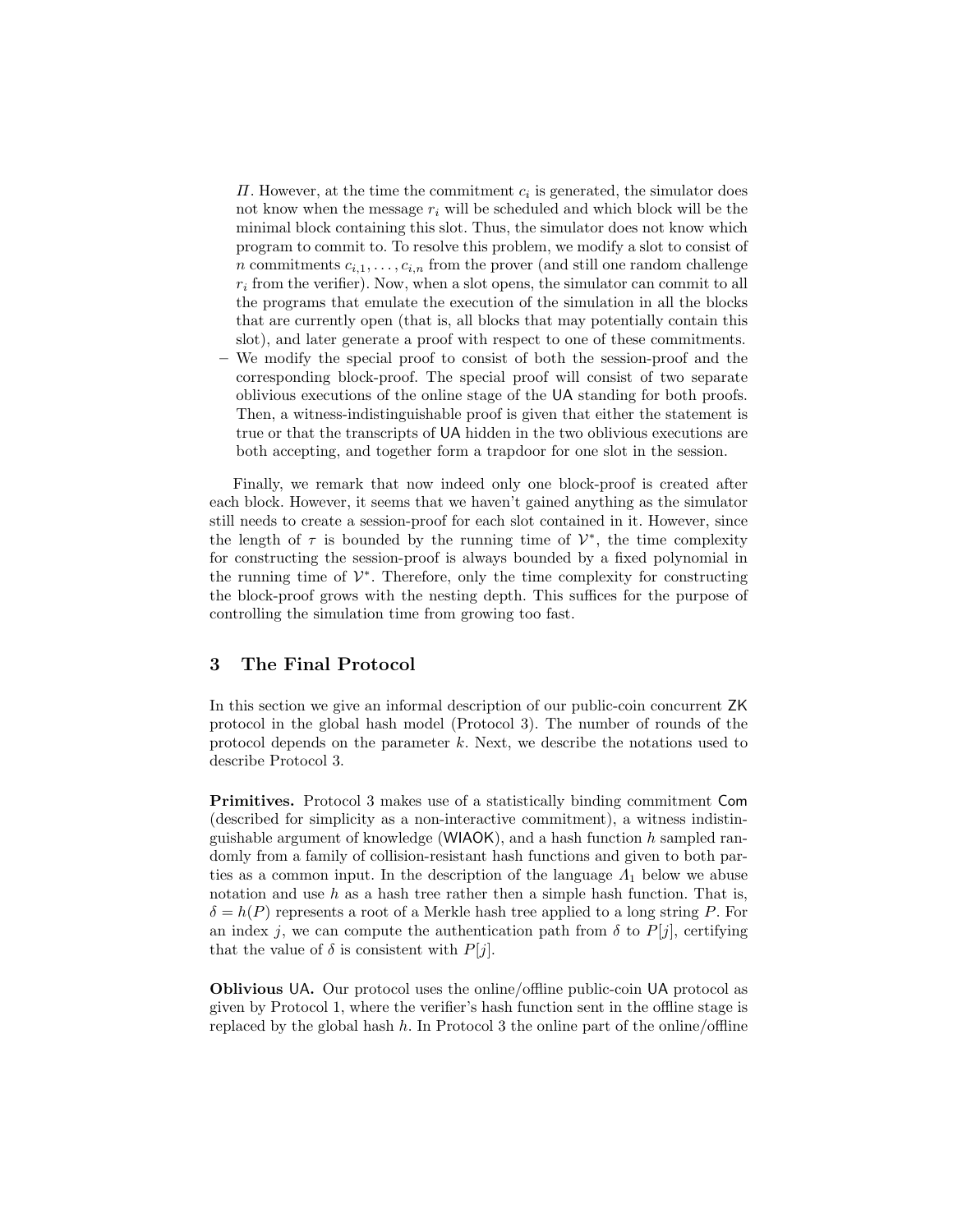UA is executed twice in an oblivious way. That is, the online UA prover commits to the statement it wants to prove, and to all UA messages. The online UA verifier is only given the length of the proven statement (recall that the verifier messages in online UA are simply its random coins and therefore it can compute these messages without knowing the statement). For example, when proving any statement of the form  $(h, h_H, h_\tau, c, r) \in A_2$  (the language  $A_2$  is described below) using an oblivious UA, the verifier is only given the length of the canonical statement  $|((h, 0^n, 0^n, c_{1,1}, r_1) \in A_2)]$ . After the two oblivious executions of the online UA are completed, a WIAOK is used to prove that the transcript of each oblivious UA execution is consistent with valid online UA proof for the appropriate statements. That is, there exist openings for all the commitments sent by the prover in the oblivious UA executions into messages, such that these messages (together with the random messages sent by the verifier) form an accepting online UA proof for the statement of interest.

Block-proofs and session-proofs. We refer to the first oblivious UA as a block-proof and the second as session-proof. Block-proofs are proofs of membership in the language  $\Lambda_1$  defined as follows:  $(h, h_{\Pi}, h_{\tau}) \in \Lambda_1$  if  $(h_{\Pi}, h_{\tau})$  are hashes of a program  $\Pi$  and a transcript  $\tau$  respectively, such that program  $\Pi$ , given access to some valid oracle, and some short auxiliary input, produces the transcript  $\tau$ . Session-proofs are proofs of membership in the language  $\Lambda_2$  defined as follows:  $(h, h_H, h_\tau, c, r) \in A_2$  if c is a commitment to the hash  $h_H$  and  $h_\tau$  is the hash of a transcript  $\tau$  that contains the message r. More formally, for the super-polynomial function  $T(n) = n^{\log \log n}$  the languages  $\Lambda_1, \Lambda_2$  are defined in Figure 2:

Block-proof:  $(h, h_{\Pi}, h_{\tau}) \in \Lambda_1$  iff there exist:

- $\Pi$  description of a program such that  $|\Pi| < T(n)$ .
- $\tau$  a transcript such that  $|\tau| < T(n)$ .
- O description of an oracle such that  $|O| < T(n)$ .
- $\beta$  Auxiliary input  $\Pi$  such that  $|\beta| < |r| n$ .

And the following conditions hold:

- $h_{\Pi} = h(\Pi), h_{\tau} = h(\tau)$  and  $\Pi^{O}(\beta)$  generates  $\tau$  within  $T(n)$  steps.
- $-$  O contains an answer to every query  $\Pi$  makes and only contains query-answer pairs of the form  $((j, q), (b, a))$  such that:
	- The description of  $\Pi$  contains the variable  $\delta_i$ .
	- There is a string  $P_j$  such that  $\delta_j = h(P_j)$ ,  $b = P_j[q]$  and a is the corresponding authentication path.

Session-proof:  $(h, h_H, h_\tau, c, r) \in A_2$  iff there exists randomness  $\rho$  for Com and a transcript  $\tau, |\tau| < T(n)$  such that  $c = \text{Com}(h_{\Pi}; \rho)$ ,  $h_{\tau} = h(\tau)$ , and  $\tau$  contains  $r$ .

Fig. 2. Block-proof and session-proof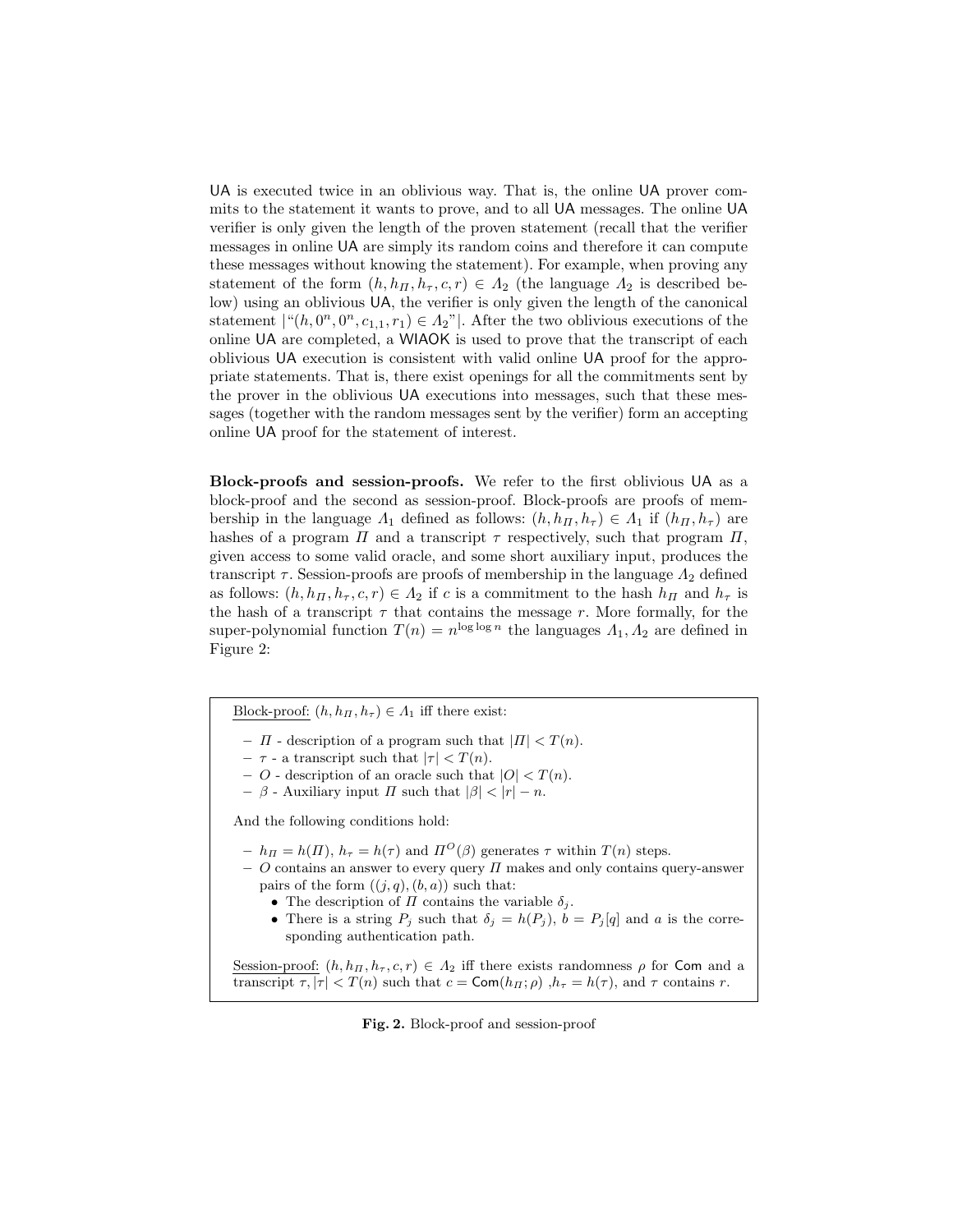Common Input:  $x \in \mathcal{L}$ . Auxiliary Input to  $P: w \in \mathcal{R}_\mathcal{L}(x)$ . Common Reference String: A hash function h.

- 1. P and V repeat the following for every  $i \in [k]$ : (a) P computes  $c_{i,j} \leftarrow \textsf{Com}(h(0^n), U_n)$  for  $j \in [n]$  and sends  $\{c_{i,j}\}_{j \in [n]}$  to V. (b) V samples a random string  $r_i \leftarrow U_{2n}$  and sends  $r_i$  to  $\mathcal{P}$ .
- 2.  $P$  and  $V$  run an oblivious UA for a statement of the same length as  $\mathcal{L}(h, 0^n, 0^n) \in A_1$ ". All commitments sent by  $\mathcal P$  are to the all-zero string.
- 3.  $P$  and  $V$  run an oblivious UA for a statement of the same length as " $(h, 0^n, 0^n, c_{1,1}, r_1) \in A_2$ ". All commitments sent by  $P$  are to the all zero string.
- 4. P proves to V using a public-coin WIAOK that either  $x \in \mathcal{L}$  or there exists  $i \in [k], j \in [n]$  and a hash values  $h_{\Pi}, h_{\tau}$  such that both of the following hold: (a) The transcript of the first oblivious UA is consistent with an accepting
	- proof for the statement: " $(h, h_H, h_\tau) \in A_1$ ".
	- (b) The transcript of the second oblivious UA is consistent with an accepting proof for the statement: " $(h, h_{\Pi}, h_{\tau}, c_{i,j}, r_i) \in A_2$ ".

Fig. 3. Pubic Coin cZK Protocol (Protocol 3)

## References

- [1] Barak, B.: How to go beyond the black-box simulation barrier. In: FOCS (2001)
- [2] Barak, B., Goldreich, O.: Universal arguments and their applications. SIAM J. Comput. (2008)
- [3] Ben-Sasson, E., Chiesa, A., Genkin, D., Tromer, E.: On the concrete-efficiency threshold of probabilistically-checkable proofs. Electronic Colloquium on Computational Complexity (ECCC) (2012)
- [4] Bitansky, N., Canetti, R., Halevi, S.: Leakage-tolerant interactive protocols. In: TCC (2012)
- [5] Blum, M., Feldman, P., Micali, S.: Non-interactive zero-knowledge and its applications (extended abstract). In: STOC (1988)
- [6] Canetti, R., Fischlin, M.: Universally composable commitments. IACR Cryptology ePrint Archive (2001)
- [7] Canetti, R., Kilian, J., Petrank, E., Rosen, A.: Black-box concurrent zeroknowledge requires (almost) logarithmically many rounds. SIAM J. Comput. (2002)
- [8] Canetti, R., Lin, H., Paneth, O.: Public-coins concurrent zero-knowledge in the global hash model. IACR Cryptology ePrint Archive (2013)
- [9] Deng, Y., Feng, D., Goyal, V., Lin, D., Sahai, A., Yung, M.: Resettable cryptography in constant rounds - the case of zero knowledge. In: ASIACRYPT (2011)
- [10] Deng, Y., Goyal, V., Sahai, A.: Resolving the simultaneous resettability conjecture and a new non-black-box simulation strategy. In: FOCS (2009)